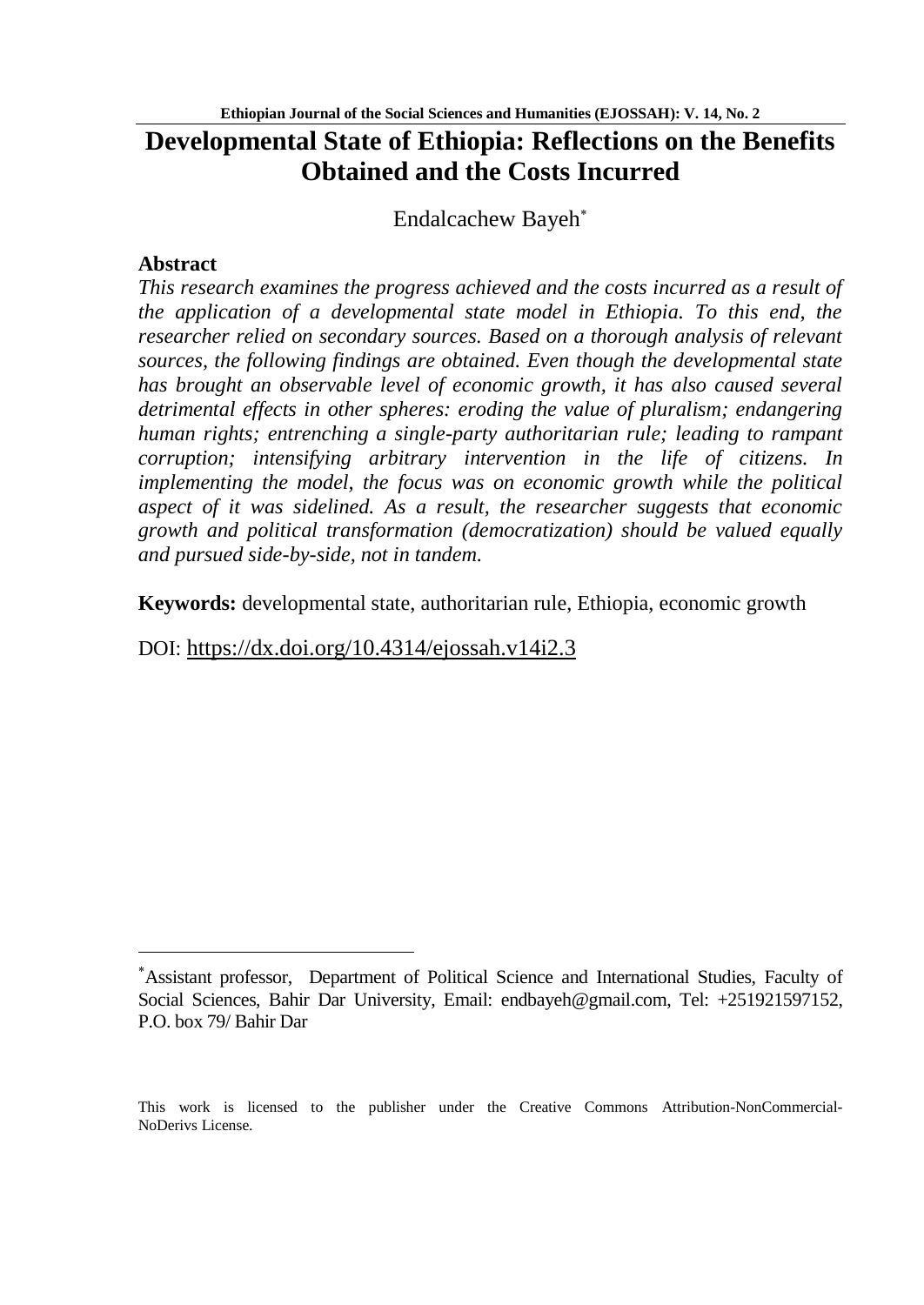# **The Notion of Developmental State**

The concept developmental state has no precise definition; it has been subject to an ongoing debate by authorities in the area. Notwithstanding this, the literature in the area has leaned more towards associating the term with the proactive role of a state in the economic development. It is conceived as a state which strives to achieve economic development by creating and regulating the economic and political relationships that can support a sustained industrialization (Chang, 2009). For Chalmers Johnson, developmental state is a state whose foremost and singleminded priority is economic development, defined in terms of growth, productivity, and competitiveness (Onis, 1991). It is still described as "a state that is and seeks to be a strong player in the economy of a nation with a view to enhancing economic development" (Sehen and Tsegaye, 2012, p. 7). Hence, the concept is closely associated with the rapid advancement of industrialization and socio-economic transformation through a strong government involvement in the economy. It is claimed that the developmental state has been initially practiced in the  $19<sup>th</sup>$  century, notably, Bismarck's Prussia and Meiji's Japan (Bolesta, 2007; Johnson, 1982; Chang, 2009). However, the most remarkable experience of it with a successful socioeconomic transformation was recorded in the East Asian states between the 1960s and 1980s (Fritz and Menocal, 2007). The application of such a model enabled them to miraculously advance their economy and escape from the perils of poverty (Kim, 2009; Boyd and Ngo, 2005). As a result of this fact, scholars on the subject use the developmental state theory mainly to explain such a rapid industrialization and economic growth in the East Asian states, which are also referred as the Asian Tigers (Bolesta, 2007; United Nations, 2007; Boyd and Ngo, 2005).

Ideologically, the developmental state is neither a capitalist nor a socialist system. It, rather, lies in between a free market capitalist economic system and a centrally-planned command economic system (Bolesta, 2007; Boyd and Ngo, 2005). It borrows certain features from these diametrically opposite politicoeconomic perspectives. While retaining the capitalist economic environment, the developmental state ideology encourages state intervention in the economy. This is true because, as Johnson (1982) notes, a developmental state sets a substantive social and economic goals. It is even understood as "an emphatic state, a hard state, relatively autonomous/independent, with a decidedly interventionist bent on seeking not only to regulate, guide, and shape, but also to monitor and control, the economy" (Sehen and Tsegaye, 2012, p. 19). However, this does not mean the replacement of the market with a socialist system of planning and control (Heywood, 2013). Developmental state is not, again, identical with a social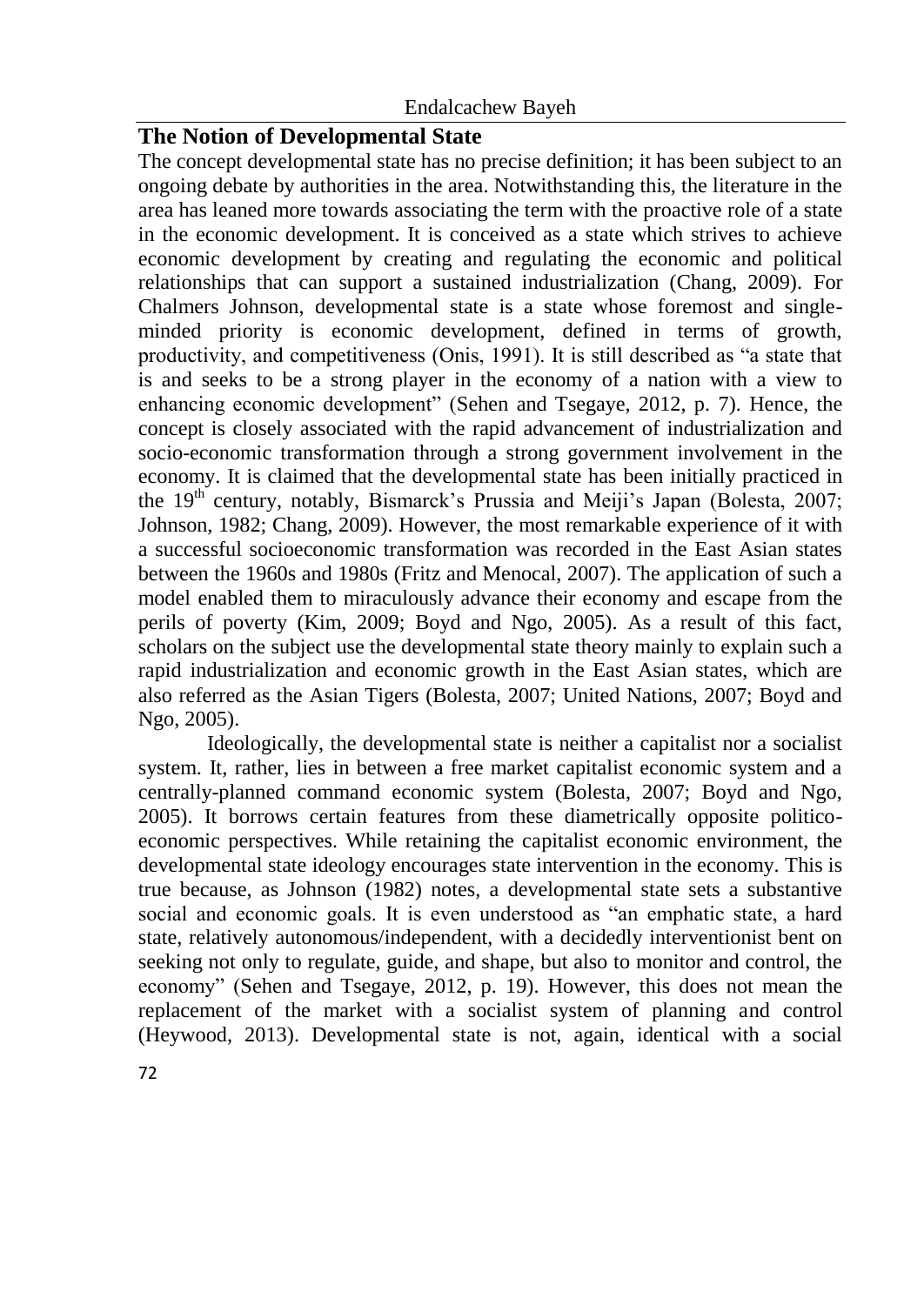democracy that is also a blend of capitalist and socialist systems. This is because in the developmental state intervention is required to bring economic progress while in the social democracy intervention is justified by ensuring fairness, equality, social justice, and support to the underdogs (Sehen and Tsegaye, 2012, p. 19). A developmental state is, thus, an interventionist state which is devoted to play a central role in bringing a fast economic development.

# **Some Underlying Features of a Developmental State**

As can be deduced from the literature on the subject, a developmental state is characterized by, but not limited to, the following basic features. Firstly, the overriding objective of a developmental state is achieving a fast socioeconomic development via the process of industrialization (Bolesta, 2007). In so doing, a shift from import-substituting industrialization to export-oriented industrialization is necessary (Kim, 2009). East Asian states achieved a rapid economic development since technocratic bureaucrats have made economic development their top priority and long term goal (Boyd and Ngo, 2005).

Secondly, developmental state needs a competent meritocratic autonomous bureaucracy. In a developmental state, bureaucrats are powerful professionals who are protected from the influence of elected politicians (Sehen and Tsegaye, 2012; Bolesta, 2007; Asayehgn, 2012). They facilitate the socioeconomic transformation of a state by enjoying a high degree of political autonomy (Haggard, 2018; Bolesta, 2007; Boyd and Ngo, 2005). Relating to this, it is stated that the politicians "reign" while the bureaucrats "rule" (Haggard, 2018; Onis, 1991). This indicates the real power of bureaucrats in the development endeavor of a state. This meritocratic recruitment of such autonomous, capable bureaucrats takes the center stage in the East Asian states' miraculous, skyrocketing economic performance (Edigheji, 2010).

Thirdly, a developmental state is an interventionist state in nature. The state actively involves in the economy by regulating, guiding and controlling it. Its intervention is single-mindedly aimed at promoting industrial growth and economic development (Heywood, 2013).

Fourthly, it has a capitalist economic environment, as private sectors are partners in the development of a state (Bolesta, 2007; Onis, 1991). In other words, there is a public-private partnership. However, the partnership is not open to all private sectors; rather, it is for selected strong enterprises that enjoy government subsidies. Besides, such a public-private cooperation/partnership doesn't result from voluntary compliance by the private business elites; rather, it is due to the coercive influence of bureaucrats (Onis, 1991).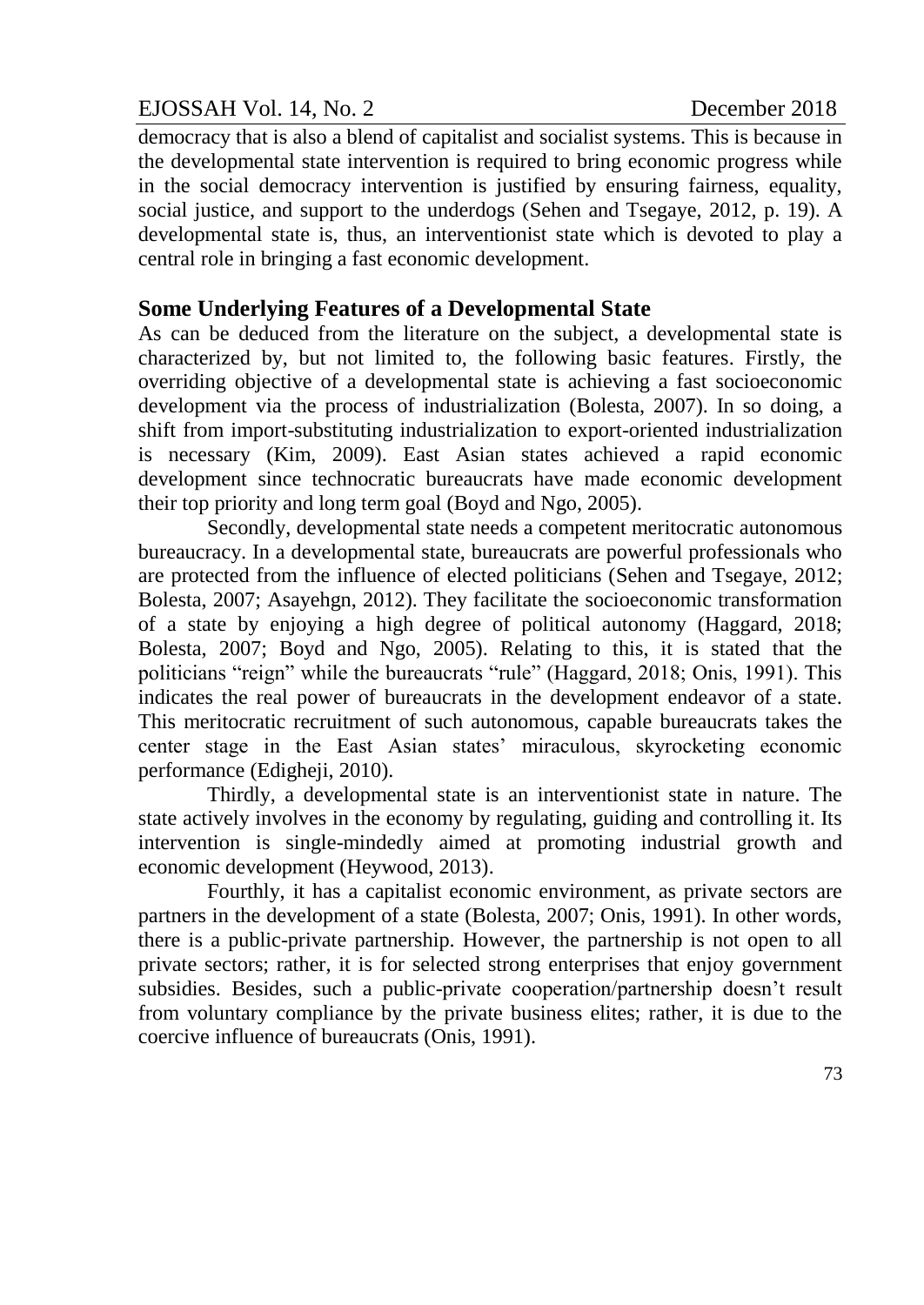This model is now spreading, beyond East Asia, across various countries of the world. Many countries are rushing to adopt the East Asian model of development, albeit in some countries with necessary alterations. Ethiopia, which is what this paper mainly grapples with, is no exception in this move. Concerns regarding whether a developmental state model is applicable in Ethiopia have taken center stage in the recent literature (i.e. Ayenachew, 2014; Sehen and Tsegaye, 2012; Mesgna, 2015).

## **Methodological Consideration**

This article adds to the existing discourse on the subject by examining the actual and potential gains and costs (a relatively less discussed aspect) of the adoption of a developmental state model in Ethiopia. This motive has emanated from the writer's thesis that the Ethiopian government has taken economic growth as a metric of governance and hence applied (and potentially will continue to apply) the developmental state model at the costs of some basic democratic precepts to ensure its long-lasting survival in power. Accordingly, the researcher tries to achieve the following basic research objectives.

- To shed light on the patterns of change in the ideological orientations of Ethiopia across the last successive three regimes
- To reveal the actual and potential positive effects of a developmental state model in Ethiopia
- To examine the actual and potential adverse effects of a developmental state model in Ethiopia

This study employed a qualitative approach. Qualitative research attempts to interpret phenomena in terms of the meanings people attach to them. In other words, qualitative research is, basically, interpretive in that it involves analyzing data and finally making interpretation or drawing conclusions about the data analyzed (Creswell, 2003). Accordingly, secondary data that were collected through a thorough reading of books, journal articles, reports, and credible internet sources are qualitatively interpreted and analyzed.

## **Patterns of Change in the Ideological Orientations of Ethiopia**

Historically Ethiopia has experienced various forms of politico-economic orientations across different regimes. The country underwent an age-old "feudal" system until the collapse of the imperial (Haile Sellasie) regime by popular upheaval in 1974. This long history of "feudalism" was characterized by a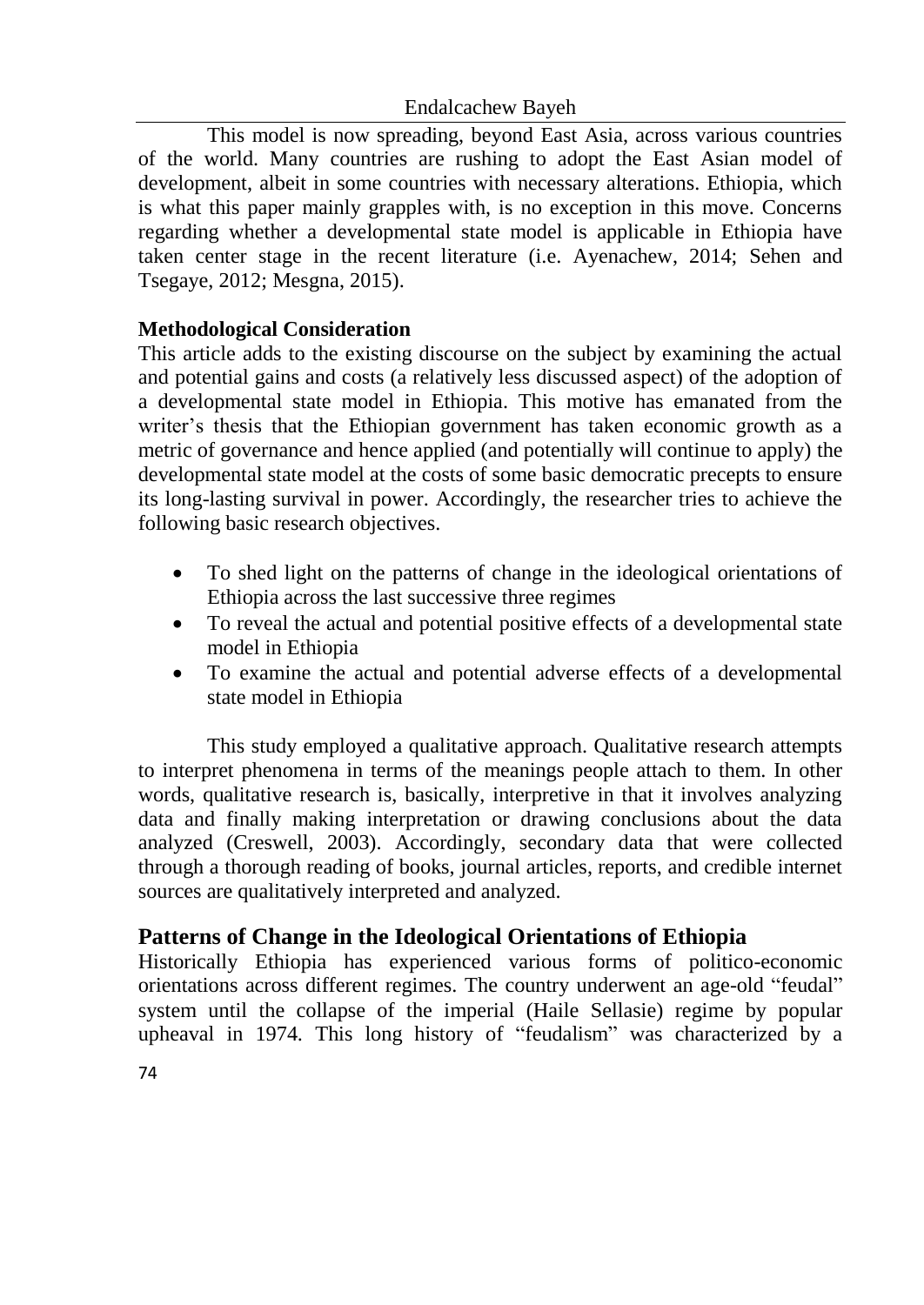traditional social structure where the critical means of production was land; hence agriculture was the engine of development throughout the imperial period. This quasi-feudal system defined the social/production relations of the two fundamental social classes, namely the peasantry and the landlord (Addis Hiwet, 1975; Alemayehu, 2007). Accordingly, the social relation was exploitative in that peasants were reduced to tenants and subordinated to the landowners. This was very much apparent especially in the southern part of the country (Markakis and Nega, 1986). The political system during the Imperial period was also highly centralized under a despotic monarchy, which used to allocate land to those who kept their allegiance and support to the government. And, there was no room for alternative political forces to organize and make heard the voices of both rural and urban people. Eventually, the politico-economic suffering led to the above mentioned popular revolt (involving peasants, drivers, teachers, soldiers, students) in 1974 that ended up with toppling Emperor Haile Sellasie and terminating the age-old monarchical rule in Ethiopia once and for all.

Following this historic event, the Military regime (Derg) acceded to the ruling power with a completely different ideology, socialism, or command economic system, as Ethiopia joined the Eastern bloc. This happened by eradicating the feudal system and making land a public property. However, the period of this militaristic rule has been blamed to be "lost decades" because of economic stagnation (Arkebe, 2018). Between 1974/75 and 1989/90, the average GDP growth was decelerated to 2.3% from 4% between 1960 and 1974 (Alemayehu, 2007). This was attributable to the economy's dependence on agriculture, which is vulnerable to the vagaries of nature. Also, the compulsion of farmers to provide military service coupled with the institution of centralized planning and the nationalization of land, among others, made agriculture stagnant and unable to support the industry. Moreover, given the militaristic nature of the rule and the prevailing recurrent political turmoil, the precedence was given to the defense industry and hence capital investment was geared towards defense needs, which were mostly met by the Soviet Union and its allies (Arkebe, 2018). Eventually, the regime was deposed mainly because of the political setbacks.

After experiencing a centrally-planned command economic system until the fall of the Derg regime in 1991, the current government, again, came up with a western liberal ideology (Tsehai, 2009; Muller, 2015). At the time, it was not convenient to follow some other types of politico-economic model as the prevailing world-wide dominant ideology was liberal capitalism following the conclusion of the Cold-War with the triumphant success of the Western bloc led by the US. This was the time that marked, for Francis Fukuyama, the end of history of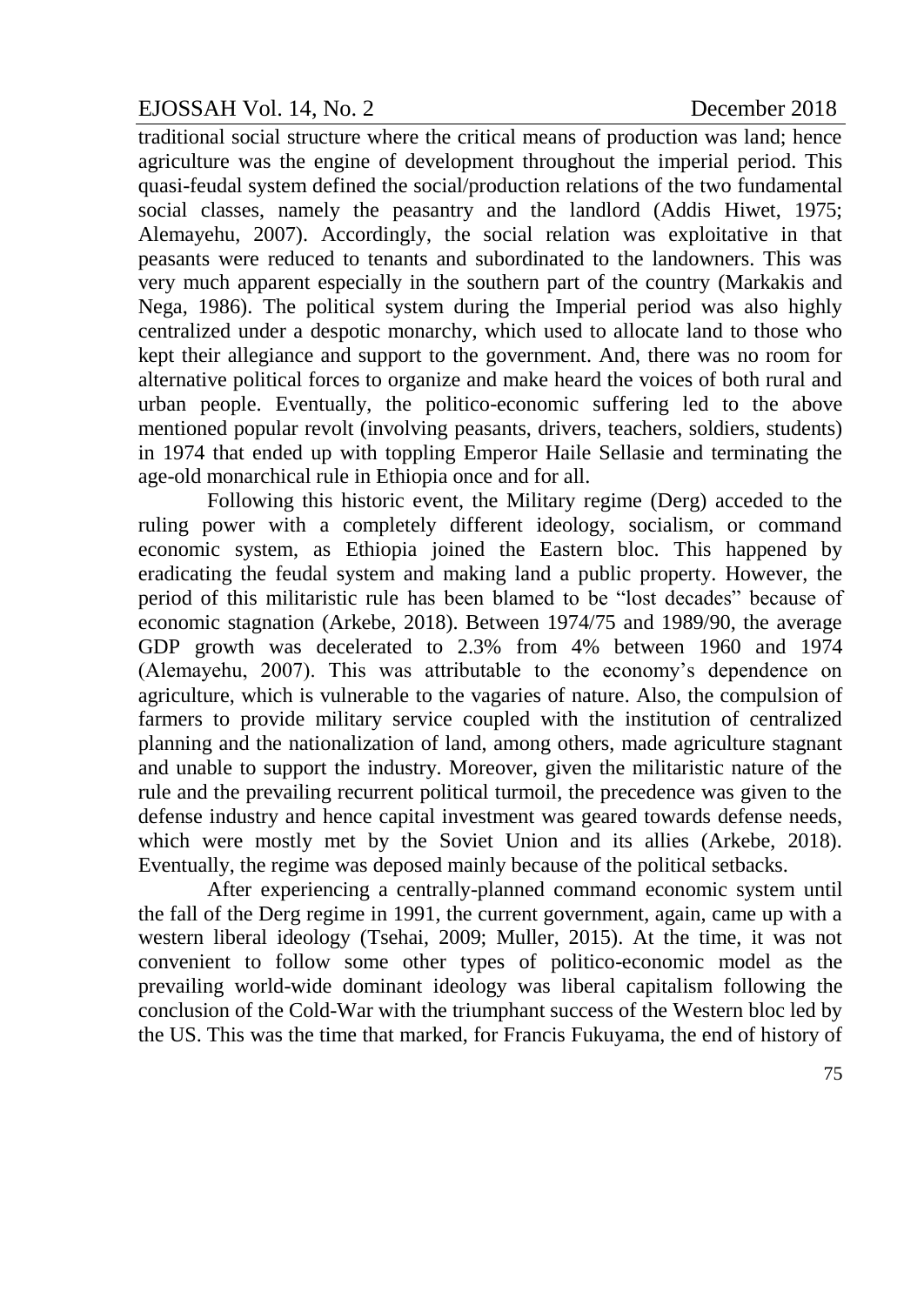mankind's ideological evolution (Fukuyama, 1989). Most importantly, it was the US that contributed a lot in bringing the Ethiopian People's Revolutionary Democratic Front (EPRDF) into power. Thus, to show its allegiance and thereby enjoy US's and some other western states' blessings in the course of consolidating its power, jumping on the bandwagon and advocating the liberal ideology was the choice at hand. One can maintain the fact that the country subscribed to the western liberal ideology has helped the regime in consolidating its power. However, facts on the ground show that such an adherence to western ideology brought neither a real western type of liberal electoral democracy nor economic development. In fact, the regime was overlapping the model with another politicoeconomic world view, i.e. revolutionary democracy, and its liberal democracy rhetoric was not consistent with the actual practices. Hence, the government's official adoption of the model was just a token move in response to external pressures.

After advocating a free market economic system for about ten years, the government officially declared its shift to the developmental state model, without still a clear break from its revolutionary democracy adherence, believing that the free market economic system cannot function in Ethiopia's condition without a well thought out state intervention (Muller, 2015). The conviction came on account of the fact that the country's economy was very small and the factors of production were highly constrained and thus impossible to compete in the global market unless the state takes the guiding role on development (De Waal, 2018). Consequently, the state has been empowered to guide the country's entire economy, not to invest at micro-scale. This change came along with the rise of Asian countries with an alternative economic model, thereby diminishing the country's exclusive dependence on the West. The formal introduction of the idea of developmental state in Ethiopia is, therefore, a recent phenomenon. Concerns regarding whether the developmental state model is applicable in Ethiopia have recent national discourses by researchers, politicians, and been the focus of the academia. The following sections discuss the progress witnessed and the detrimental effects encountered (and possibly will continue to encounter) because of the model adopted and the way it is implemented.

## **Highlighting the Economic Progress**

It is imperative to acknowledge the progress witnessed in the country following the adoption of the developmental state model. This is true, especially, with regard to the country's economic performance. The adoption of this model almost coincided with the formal launch of Sustainable Development and Poverty Reduction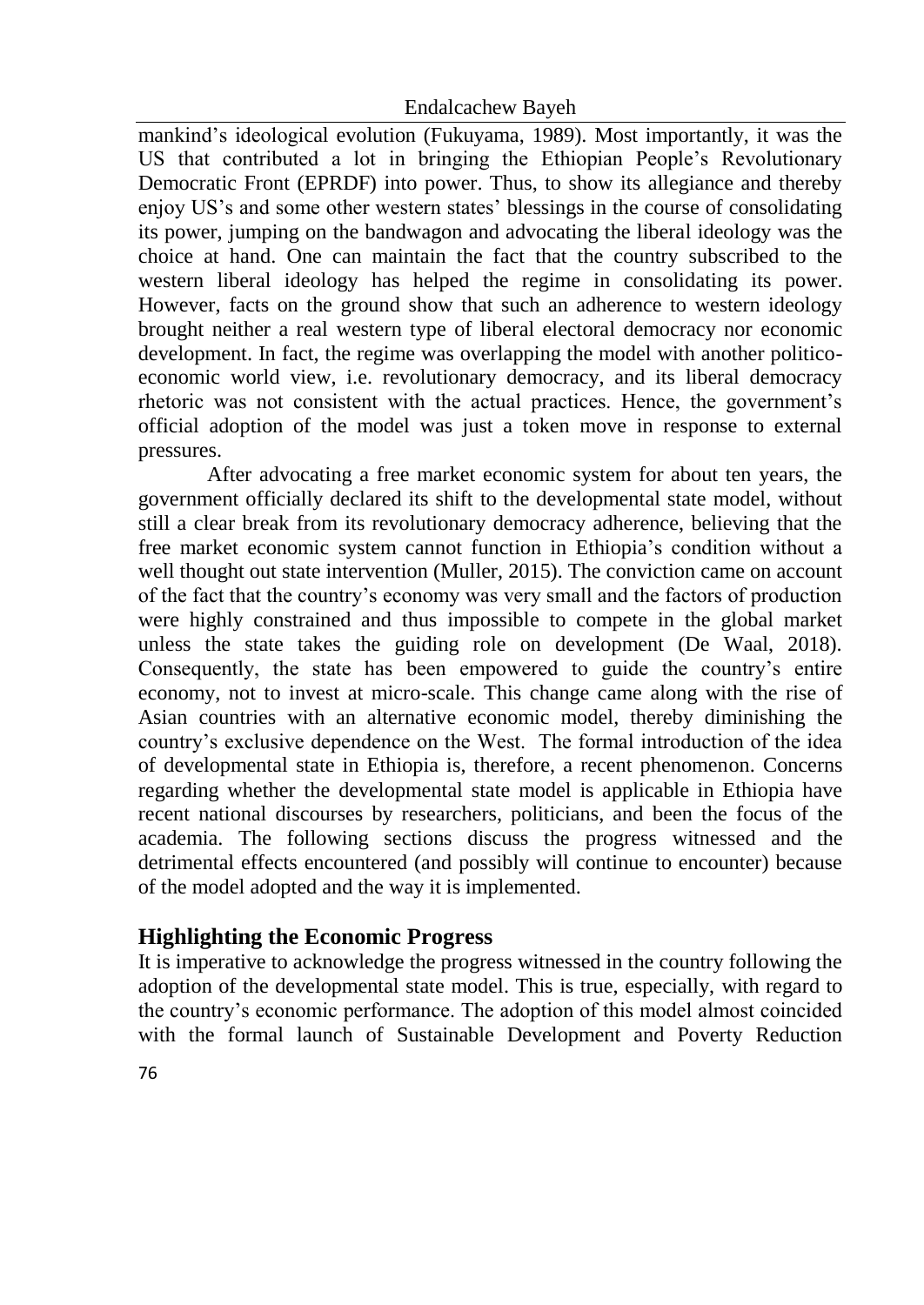$\overline{a}$ 

Program (SDPRP) in 2003, focusing on agriculture, education, and infrastructure development (UNDP, 2017). The program elevated the GDP from 2.3% to 5.9%, though it could not take people out of a grinding poverty. Building on the positive achievements of the program in 2005, Plan for Accelerated and Sustained Development to End Poverty (PASDEP) was launched emphasizing on urban development, which was overlooked in the previous program (UNDP, 2017). With this initiative, the country managed to achieve a high economic growth (11%) and reduced the poverty level.

Most importantly, the developmental state orientation has been substantiated with the Growth and Transformation Plan I and II. With the conviction that the increasing economic performance attained by the aforementioned programs could not be sustained without focusing on the manufacturing sector, the government introduced the Growth and Transformation Plan I in 2010/11. In the endeavor to realize this objective, the Plan authorizes the state to take the key leadership role (Planel and Bridonneau, 2015). Currently, Plan I has phased out and replaced by Plan II. The progresses achieved following such a move are discernible, especially when one looks at the expansion of industries from time to time. The country is working on a new line of industrial development. One can mention the very recent examples: the Hawassa Industrial Park (centered on textile and garment products) and Bole Lemi I Industrial Park (industrial hub for export- oriented manufacturers) which have recently become operational, while having many other ongoing projects.<sup>1</sup> These industries are promising in terms of enhancing the country's economy. This is not, however, to discard some others' fear that the benefits of these mega projects would come and trickle-down to the poor at some distant future and thereby calling for a small-scale citizen-friendly engagements (Ayele, 2018). The concern is legitimate because the benefits of these grand projects may not necessarily be enjoyed anytime soon.

The aforesaid successive development initiatives, forming part of the broader developmental state model, produced a persistently increasing economic development in the country (Clapham, 2017; Fesseha and Abtewold, 2017). The record of the growth rate varies across different sources. For instance, as noted in Clapham (2017), by the year 2015, the country's GDP growth rate was 9.6%, making it the highest in Africa and second highest in the world. Based on the World Bank's report, Ethiopia scored annual growth rates of 10.4% in 2015, 7.6%

<sup>&</sup>lt;sup>1</sup> Please visit this link http://www.investethiopia.gov.et/investment-opportunities/strategicsectors/industry-zone-development to see more on the projected additional industrial parks in several parts of the country, namely Mekelle, Dire Dawa, Kombolcha and Adama.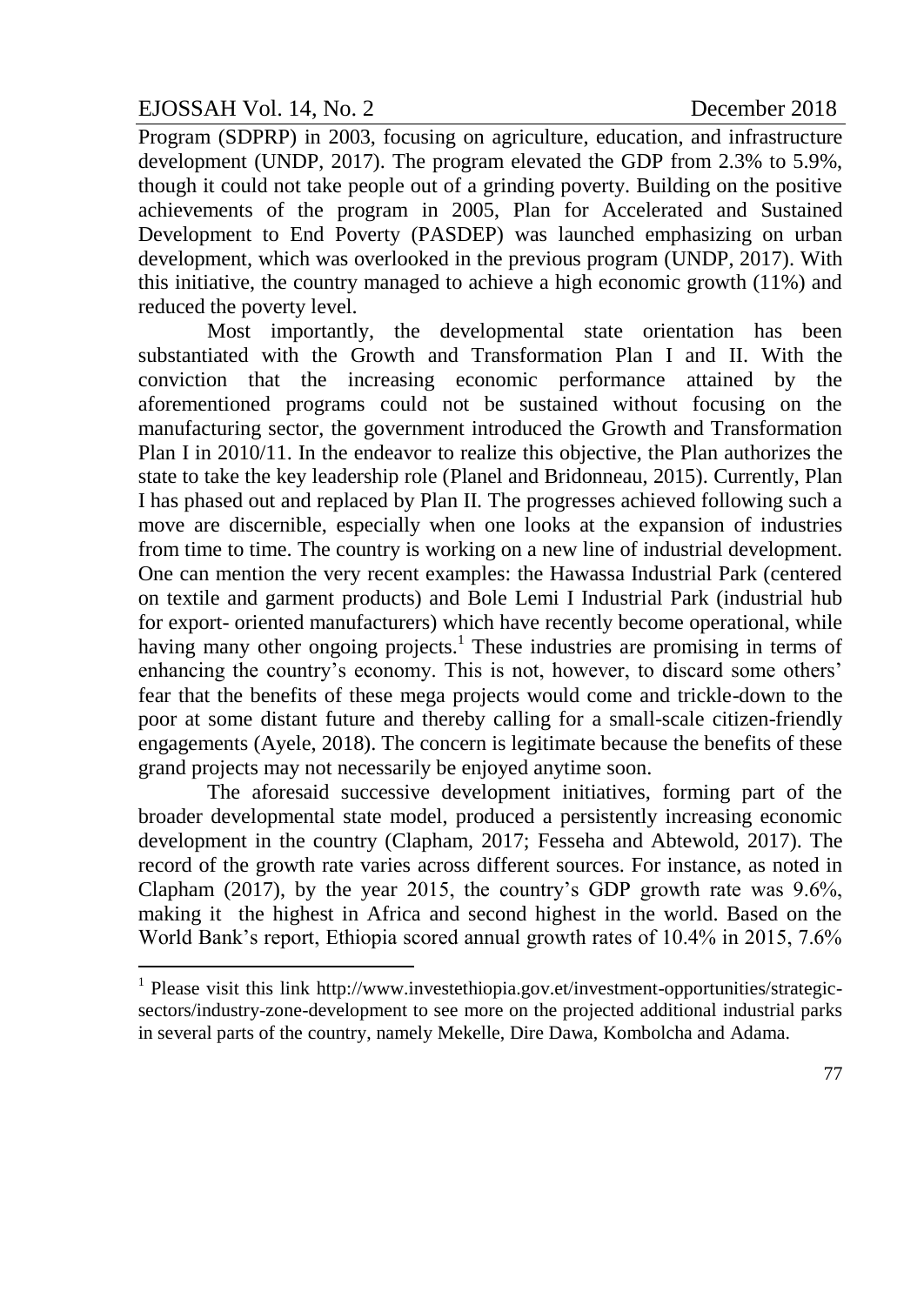in 2016, and 10.2% in 2017 (WB, 2018a). It also affirms that the country achieved a remarkable economic growth averaging 10.3% a year from 2006/07 to 2016/17, compared to a regional average of 5.4% (WB, 2018b). For the UNDP also the GDP growth has shot up from 8.0% in 2015/16 (due to drought) to 10.9% in 2016/17 (UNDP, 2018). Industry, especially the construction sub-sector, was the major contributor to growth in 2016/17 by taking over the services sector (ibid), probably indicating the emphasis given to the manufacturing sector in the GTP I&II. Despite the minor numeric variations, the progress manifested in the country has been acknowledged and testified by all authorities without reservation. This incredible achievement ranked Ethiopia among the world's fastest-growing economies in 2018 (WB, 2018c). Along the same line, the share of the population living below the national poverty line diminished from 30% in 2011 to 24% in 2016 (WB, 2018b); while based on the international poverty line, poverty dropped from 27% in 2016 to 24% in 2018 (WB, 2018c). It is therefore undeniable that the developmental state orientation has brought impressive changes in respect of economic growth and industrialization.

To stimulate and sustain the industrialization process in particular and economic transformation in general, the government has provided due attention to infrastructural development by allocating a significant share of its national budget. This is observable from the government's dedication to expand roads, railways, air transport, electrification, telecommunication, among others. In this respect, significant progress has been achieved, which is instrumental in the effort to make the country appealing for investment.

The above noted promising economic growth coexists, however, with considerable downsides. There is a huge discrepancy between the rich and the poor. It is still possible to see people leading luxurious life and others suffering from a poverty quagmire. The economic growth could not significantly ameliorate this difference. Again, the health of the above indicated economic growth is questionable as there is a strong critique over its uneven distribution among various groups in the society (Melisew and Cochrane, 2018). For instance, according to Oxford Poverty and Human Development Initiative (OPHI) (2017), the percentage of the population living in severe poverty in Somali Region (81.9%) is much higher than Harari (36.6%) and Dire Dawa (38.5%). Similarly, the level of poverty reduction is not equal across urban and rural areas; the percentage of the rural population living in severe poverty is much higher (82.1%) than the urban population (21.0%), almost a quadruple. World Bank (2018c) also supports this assessment, arguing that poverty reduction is stronger in the urban areas while slower in the rural areas. This is attributable to the government's favor to major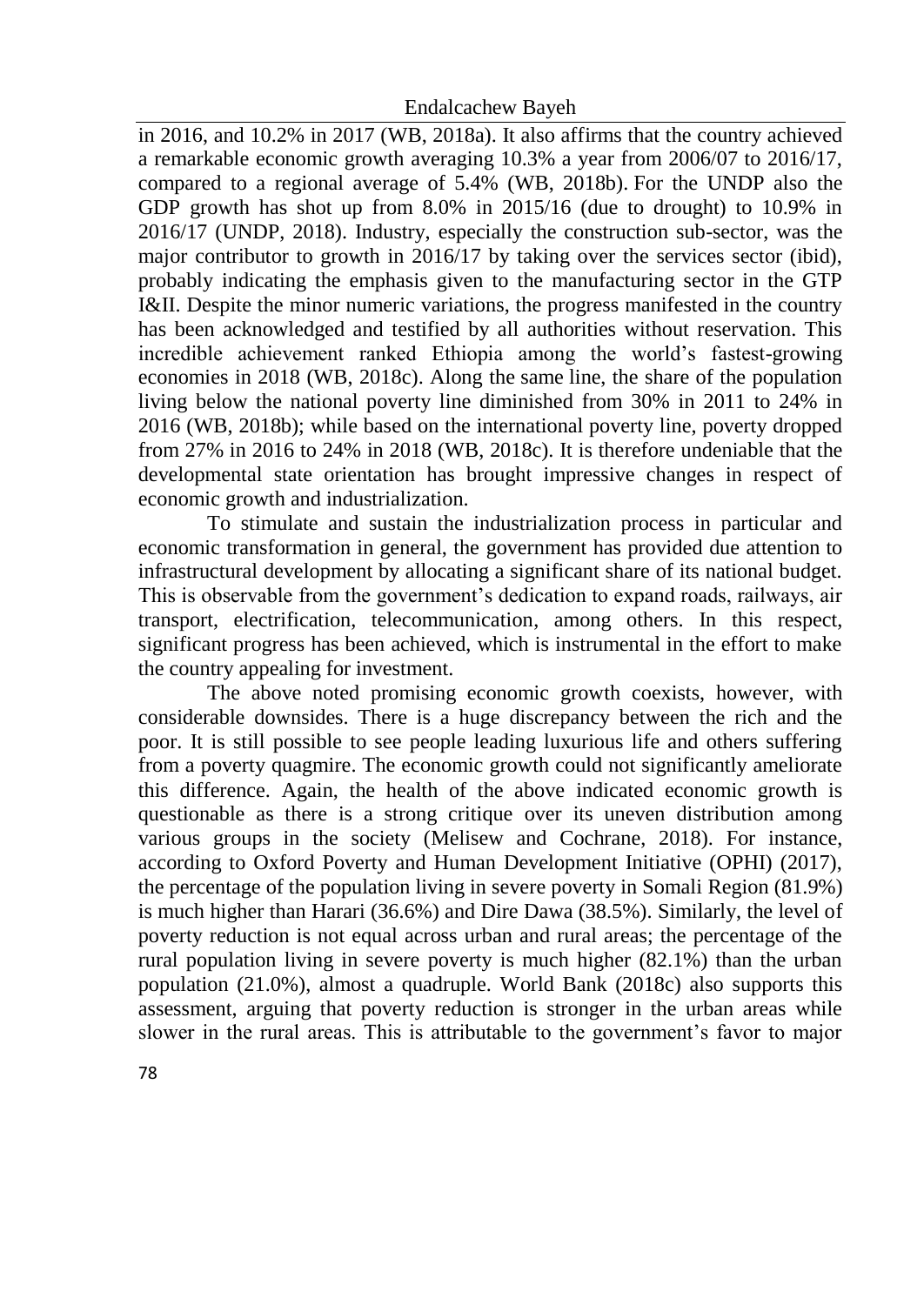cities over rural areas (IRIS, 2017). Moreover, corruption and illicit financial flows are what the government has strongly been blamed for.

# **Some Detrimental Effects**

Notwithstanding the above marked economic progress, the developmental state model has not been flawlessly applied. Though the government says it is pursuing a *democratic* developmental state model, so far, it has worked mainly on the economic aspect of it and political transformation has been sidelined. It is rather true that the constantly achieved observable level of economic growth has served as a metric of governance, justifying all political malpractices and legitimizing the ever-increasing authoritarian tendency of the government (De Waal, 2018; Gebremariam, 2018; Fantini, 2013). It must be noted that it is not just the developmental state model *per se* that created the problem, but also the appropriation of the system's natural tendency to authoritarianism by leaders as a good opportunity to sustain their power and deepen their control. There are democratic developmental states; what counts is the presence of a committed and civic-minded leadership, which actually is missing in Ethiopia. Hence, democratic form of governance has remained a mere aspiration of the citizens. Simply put, Ethiopia is a democratic developmental state in name and an authoritarian developmental state in reality. In what follows, I will discuss the major aftermaths.

## **Eroding the Value of Pluralism**

For a better realization of developmental state theory, a state needs to insulate itself from the demands of diverse social classes (Minns, 2001; Kim, 2009; Fritz and Menocal, 2007; Sehen and Tsegaye, 2012; Minns, 2006; Boyd and Ngo, 2005; Mkandawire, 2001). This assertion is based on the conviction that diverse local demands can detract the capacity of a state from achieving a better overall economic performance (Fritz and Menocal, 2007; Minns, 2006; United Nations, 2007). Concurring with this, Onis (1991, p. 119) contends that a developmental state model is "inconsistent with the vision of a pluralistic form of democracy, in which a multitude of small-scale interest groups enjoy broadly equal and unrestricted access to the state." This is why some maintain that a developmental state neglects special interest claimants who may divert it from its main developmental priority (Onis, 1991, p. 119). Though it is not entirely impossible for a developmental state to consider diverse local interests, it is quite challenging and needs a determined, robust leadership.

Ethiopia is the home of diverse ethnic, religious, and cultural groups. The division along these lines with different, in some cases conflicting, interests can be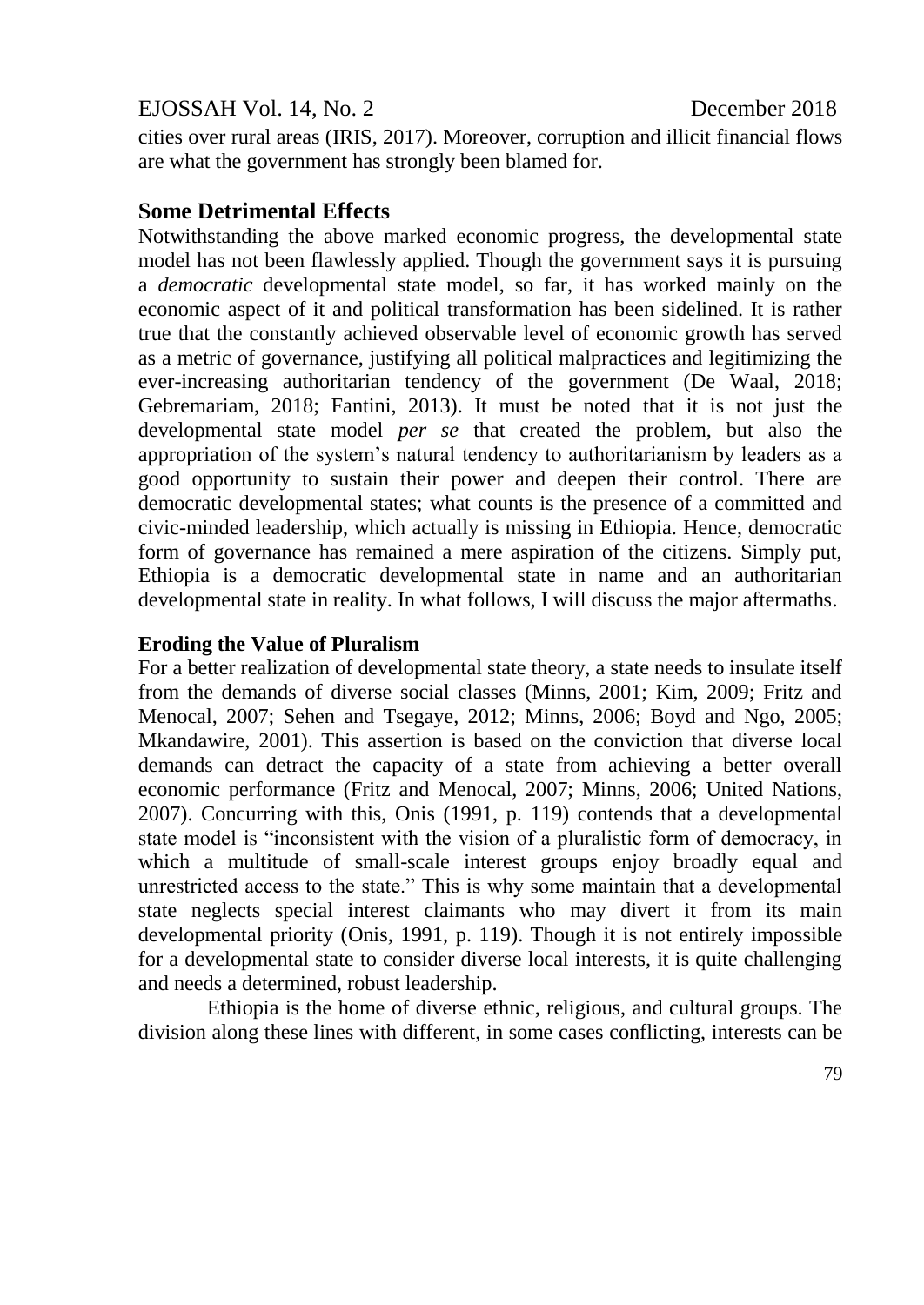a potential bottleneck in implementing the developmental state model as it hampers the consensus required for the model. However, it is also equally difficult to disregard the interests of these diverse groups. It seems to reconcile this contradiction that the state intentionally added a prefix *democratic* to the developmental state model (Muller, 2015). However, there are still disatisfactions by various groups regarding the division and sharing of power, resources, and social opportunities (Sehen and Tsegaye (2012). The resentments intensified as the government operates based on the policies and agendas set by the ruling-party at the center, without securing the consent and incorporating the interest of the diverse local community. Local knowledge, peculiarities, inputs and concerns have not been given due attention, while the very diversity of the people, *ipso facto*, necessitates the involvement of the people in the country's affairs. The single vanguard political party acts for the people in an *I know for you* logic. This is against the cardinal principle of a pluralistic democracy, which is popular participation. That is why, based on the Freedom House's assessment, Ethiopia has ranked worst for scoring 0 out of 16 in 'political pluralism and participation', owing to the exclusion of the public from any genuine and autonomous political participation (Freedom House, 2018). The resultant political demonstrations erupted in various parts of the country were all quashed by the law enforcement agents of the government. It is therefore evident that the government has given a deaf ear to the peoples' voices, ideas, and opinions considering them as a negative energy dragging the government back from its way to ensure economic development.

This happened, partly, due to the mingling of developmental state with the governments' philosophy of *democratic centralism* (that was borrowed from Lenin who used it to organize a tightly disciplined and centrally organized vanguard party) (Heywood, 2010) and *revolutionary democracy* that naturally allows for the political stage to be occupied by a few politicians relegating the public at large (Lefort, 2012). On this account, as Fantini  $(2013, p. 1)$  writes "development" policies, targets and programs are designed at the centre, authorizing regional and local authorities little room for maneuver, in a centralistic and top-down logic." Despite the formal decentralized federal structure, there has been "little recognition for local knowledge or the autonomous aspirations of groups and individuals" (Fantini, 2013, p. 6) thereby compromising the value of pluralism in the country. Differently put, a small circle of individuals in the ruling-party at the center sets and decides everything in a *one size fits all* attitude for the heterogeneous Ethiopian society. It would therefore be naïve to expect the flourishing of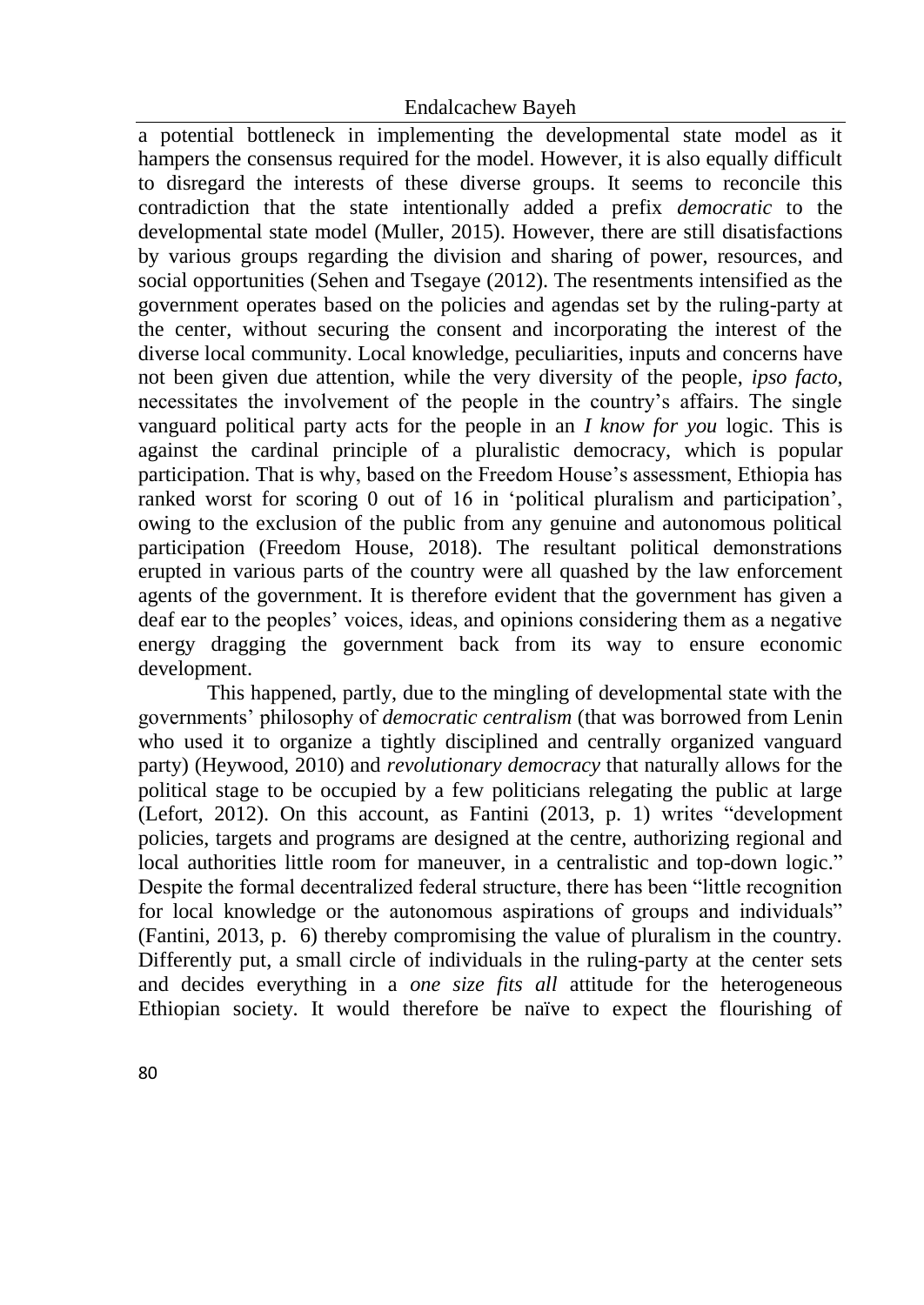pluralism with a dominant ruling-party committed to democratic centralism (Gebremariam, 2018).

The author's conviction is, if the government, under the new leadership, continues to insulate itself from popular voices, local claims, and feelings of alienation just to achieve national developmental goals, the existing grievances manifested here and there can be intensified and further lead to severe conflicts and inter-group resentments in the country. This, in turn, would erode the chance for peace and development and renders the value of pluralism preached by the government meaningless. Therefore, the natural inclination of the involvement of the developmental state deep into economic performance, together with the weak commitment of the government of Ethiopia to entertain local claims, can worsen the existing grievances of the deeply divided society, whatever camouflaging (democratic) term the government may use. The destructive conflicts would, in turn, negatively affect the country's economic growth. Hence, exerting the best possible effort to have consensus-oriented governance is mandatory, given the deeply divided society the country has.

#### **Endangering Human Rights**

It is true that a developmental state theory requires a strong interventionist state. However, this does not mean that a developmental state theory is compatible only with authoritarian states as one can adduce the cases of Brazil, India, South Africa, Mauritius and Botswana, which run democratization and developmental programmes simultaneously (Fritz and Menocal, 2007). However, by virtue of its primary focus on economic development, one can note the likelihood of repression of certain rights and freedoms. In this respect, Bolesta (2007, p. 107) contends that ―it seems justifiable to claim that a developmental state would be difficult to sustain in a fully democratic system in which people enjoy extensive rights." It follows that a developmental state can be practiced at the cost of compromising the full enjoyment of human rights.

Ethiopia has had an abysmal human rights violation records across successive regimes, in spite of the country's subscription to various national, regional and international human rights instruments (for details, see Endalcachew, 2014). The current regime -EPRDF- is characterized by massive violations of human rights, especially civil and political rights. The regime's adherence to a developmental state model has served as a cover for further violations of the rights of citizens, as the model is preoccupied with economic growth. In giving priority for economic development, Meles Zenawi, the late prime minister of Ethiopia and the mastermind behind the introduction of this model to Ethiopia, plainly asserted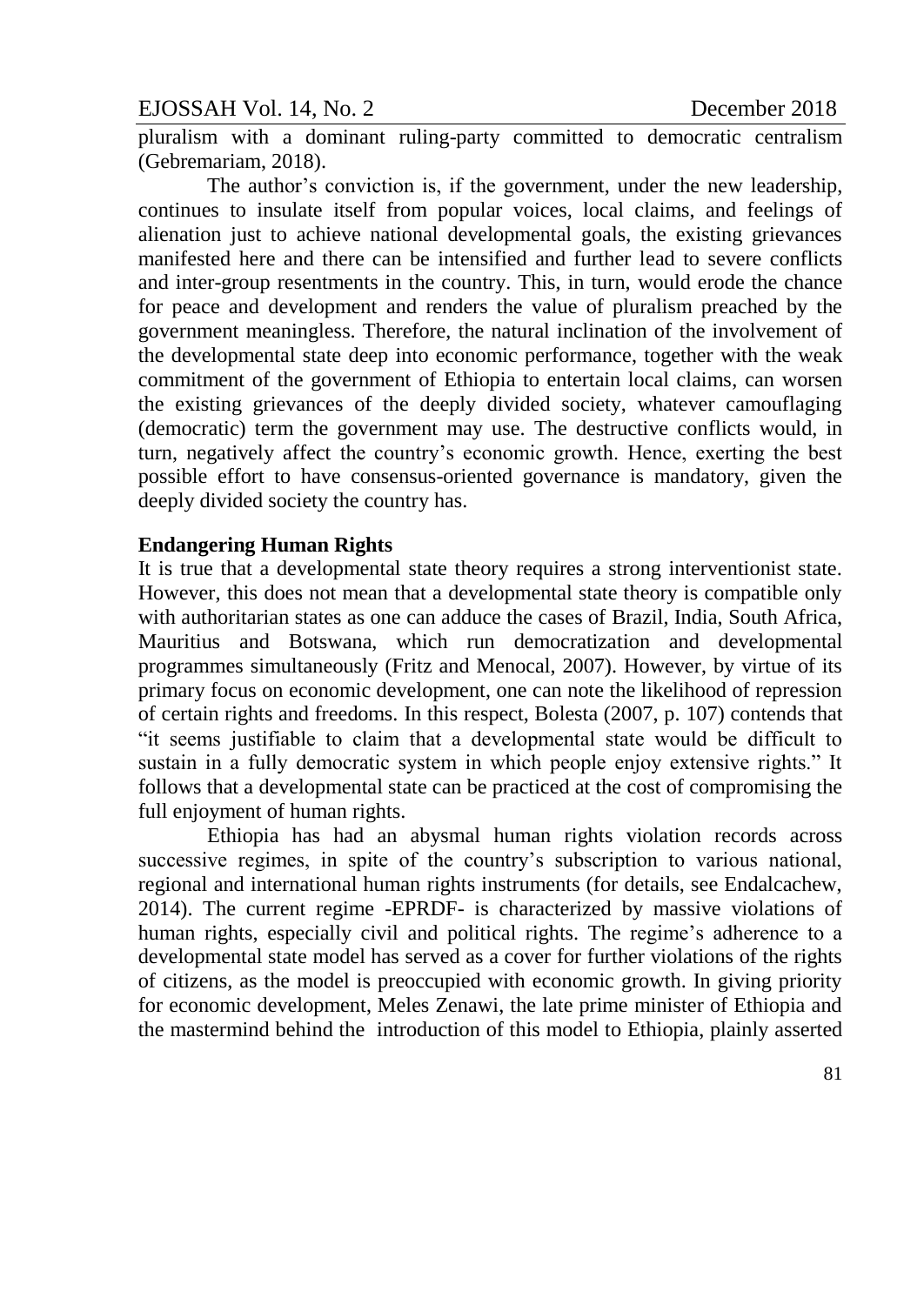that "development and a strong state were prerequisites for human rights, and Ethiopia needed to establish these first" (De Waal,  $2012$ , p. 155). He boldly and loudly stated that "We must have growth, growth, growth……we can't have democracy with an empty belly'' (De Waal, 2018, p. 5). One can infer from this argument that it is possible to put aside democracy in general and human rights in particular until a certain degree of economic development and state strength is achieved. In the course of questioning the genuine applicability of the model in the country, there is even a strong argument that the very reason of the country to turn its face to Eastern governments is because of their indifference for human rights and democracy (Muller, 2015).

The bottom-line is economic development has been used, and will potentially continue to serve, as a legitimizing force for the violation of the rights of citizens. This issue would be much worrisome if one thinks of the waning of the pressure of the international community over domestic human rights records of states overtime (Melisew and Cochrane, 2018). The researcher maintains that economic growth and human rights should be pursued simultaneously, not in tandem as articulated by Meles; the freedoms of citizens must not be suppressed under the cover of economic growth. After all, the growth achieved through domineering citizens would not be sustainable as it inevitably raises grievances and instabilities. The recent political unrest permeated the country and the resultant destructions and losses caused are best evidences corroborating this argument. Hence, human rights are not luxury goods to be preceded by economic growth; they are rather equally intrinsically necessary.

#### **Entrenching a Single-Party Authoritarian Rule**

Athough the developmental state model is adopted both in democratic and undemocratic states, considerable researchers contend its difficulty in a democratic political environment (Haggard, 2018; Bolesta, 2007; Fritz and Menocal, 2007; Sehen and Tsegaye, 2012). This claim is drawn from the very nature of democracy to decentralize power and to make the state less autonomous and less insulated from societal demands (Fritz and Menocal, 2007), which is inconsistent with the requisites of a developmental state. Developmental states provide priority to economic development over political reform undermining the democratization process. Governments oriented towards the developmentalist ideology establish a strong and stable government that suppresses anything which goes against their developmental goals, as legitimacy is drawn from developmental achievements not from the consent of the people (Bolesta, 2007; United Nations, 2007). It is this fact which compelled scholars on the subject to affirm that there is a high tendency of a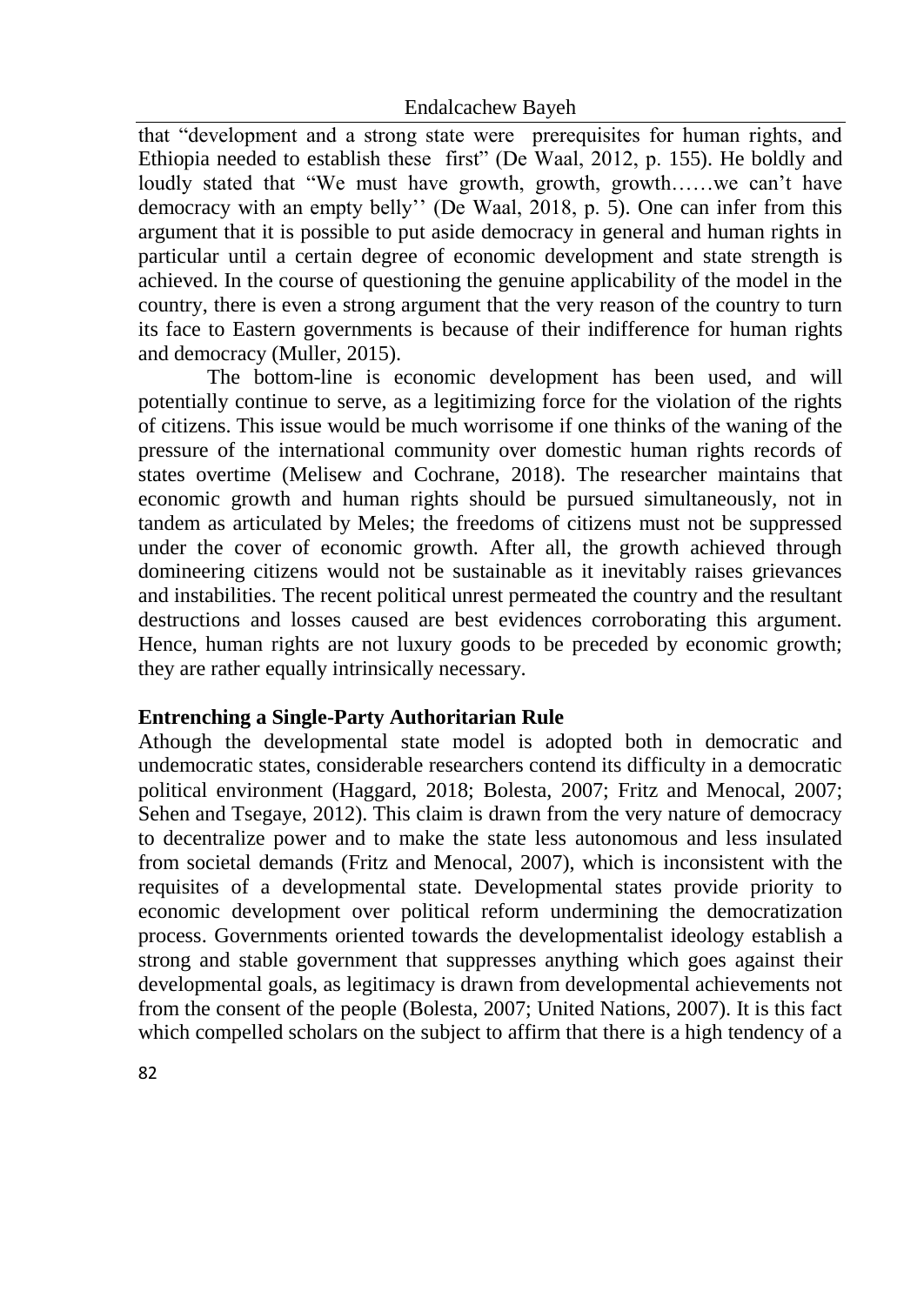developmental state becoming authoritarian, and to fear the replication of the East Asian model in other regions (Sehen and Tsegaye, 2012).

There is a fragile democracy in Ethiopia underscoring the claim that developmental state has a tendency of becoming authoritarian. Its political governance has been characterized by a highly centralized single-party rule (EPRDF) (Clapham, 2006). There are authorities who argue that the *raison d'être*  of the developmental state in Ethiopia is to ensure the continued authoritarian single-party dominance (Ayenachew, 2014). This argument makes sense if one closely examines the conviction of Meles about the importance, *inter alia*, of maintaining policy continuity for a sufficiently long time for a developmental state to succeed (De Waal, 2012). This idea goes against the very nature of electoral democracy which is prone to frequent government changes and perhaps policy discontinuity (Tsehai, 2009). On top of this, Meles went so far as to say "there is no reason to believe that democratization is a precondition of economic development'' (Melisew and Cochrane, 2018: 8) by adducing economic developments under dictatorships in USSR and Germany (Fesseha and Abtewold, 2017). It is economy and economy that matters!

The practice on the ground has been in line with these ideas that the rulingparty has had an iron grip on political power. The political space and all state apparatuses have for long been controlled by EPRDF and the country has undergone a democratic deficit. The government further expanded its control and deepened its dictatorship, especially following the 2005 historic election by eliminating anything challenging it, i.e. the opposition parties, civil society organizations and the media, among others. The late prime minister had a pessimistic attitude towards all these agents of democratization arguing that they would ‗easily become patronage mechanisms' in the Ethiopian context (Melisew and Cochrane, 2018) and as a result acted towards their complete elimination and thus ensured the ruling-party's political hegemony. The successive elections, as well as, multi-party system in the country are all façades, manipulated to consolidate the ruling-party's authoritarianism.

It is this context which forced some authorities to comment that Ethiopia is following an 'authoritarian developmental state' model (Thakur, 2009). Matfess  $(2015)$  labeled the Ethiopian system of governance as "developmental authoritarianism" controlling virtually every aspect of the society. In a nutshell, the people have suffered from a heavy-handed single-party authoritarian rule under the cover of ensuring the country's stability and policy continuity for an effective realization of a developmental state model.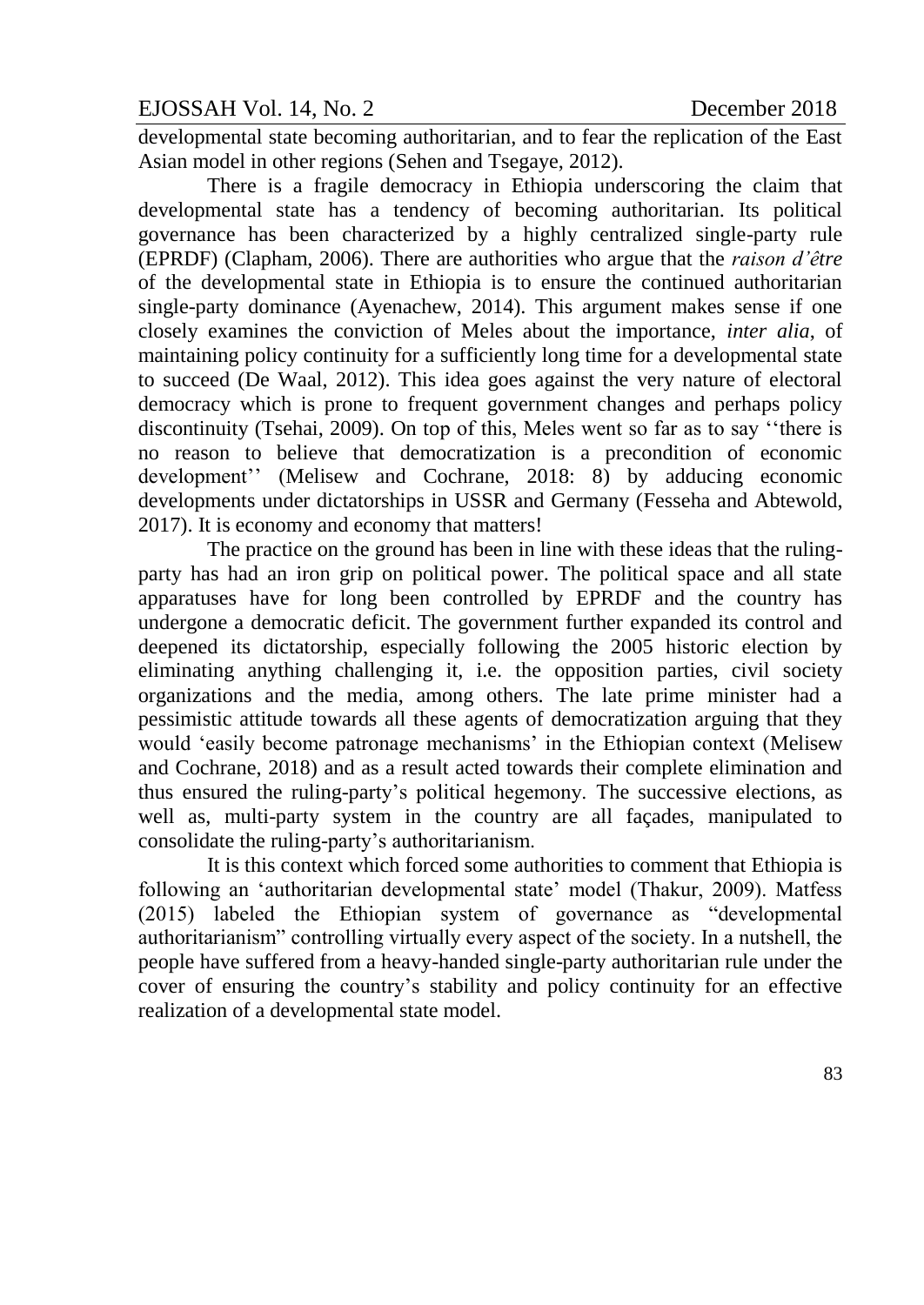## **Leading to Rampant Corruption**

The developmental state model is susceptible to corruption, though it is a possibility in other ideological models too. Unless the model is genuinely implemented, the state's intervention in and control of the economy can pave the way to misuse of state power and embezzle public assets. It is stressed that "in the process of enriching the nation, the state might prefer to enrich itself and not the people‖ (Bolesta, 2007, p. 111). The close relation between economic bureaucrats and business sectors also leads to collusion or monopoly as it is witnessed in a series of corruption scandals in Japan and South Korea (Kim, 2009).

It is plausible to make a remark that adopting and enforcing a developmental state model in an already corrupted bureaucratic system would be dangerous. It is common knowledge that African countries are notorious for their corrupt practices. This is affirmed by the United Nations  $(2007, p. 74)$  "African states are too corrupt and predatory, and ruled by rent-seeking or just plain kleptocratic officials who prioritize their private interests over those of the state, and use rents to fund patronage for their constituents". Ethiopia is no exception; corruption prevails in different sectors. It is the researcher's belief that the country's adherence to the developmental state model has intensified the prevailing problem by giving officials a better chance to exploit the core economic sectors. The practice on the ground also proves this conviction. One can mention the recently spotlighted gross scandals in Sugar Corporation, Grand Ethiopian Renaissance Dam, Ethiopian Shipping and Logistics Services Enterprise, Ethiopian Civil Aviation, and Yayu Fertilizer Factory (Fana TV, November 2018), among others, to understand how much core economic sectors have been embezzled by top government officials. The greedy officials have, using their interventionist role and better relation with business sectors, exploited the country's resources massively and deposited the money abroad (Wubalem, 2016) while the poor are suffering from a grinding poverty and the government is looking for aid and loans from abroad.

Corruption has therefore been deeply rooted in the Ethiopian political system and developed as an independent, strong system with a tough interest chain among officials at various levels of the government structure. On account of its strength and influence, corruption was labeled by the current Prime Minister, Abiy Ahmed, as 'the fifth government' during his speech on the national anti-corruption day.

Corruption creates not just unjustifiable income inequalities among citizens, but also causes conflicts and instabilities that, in turn, produce a breeding ground for intensified corruption.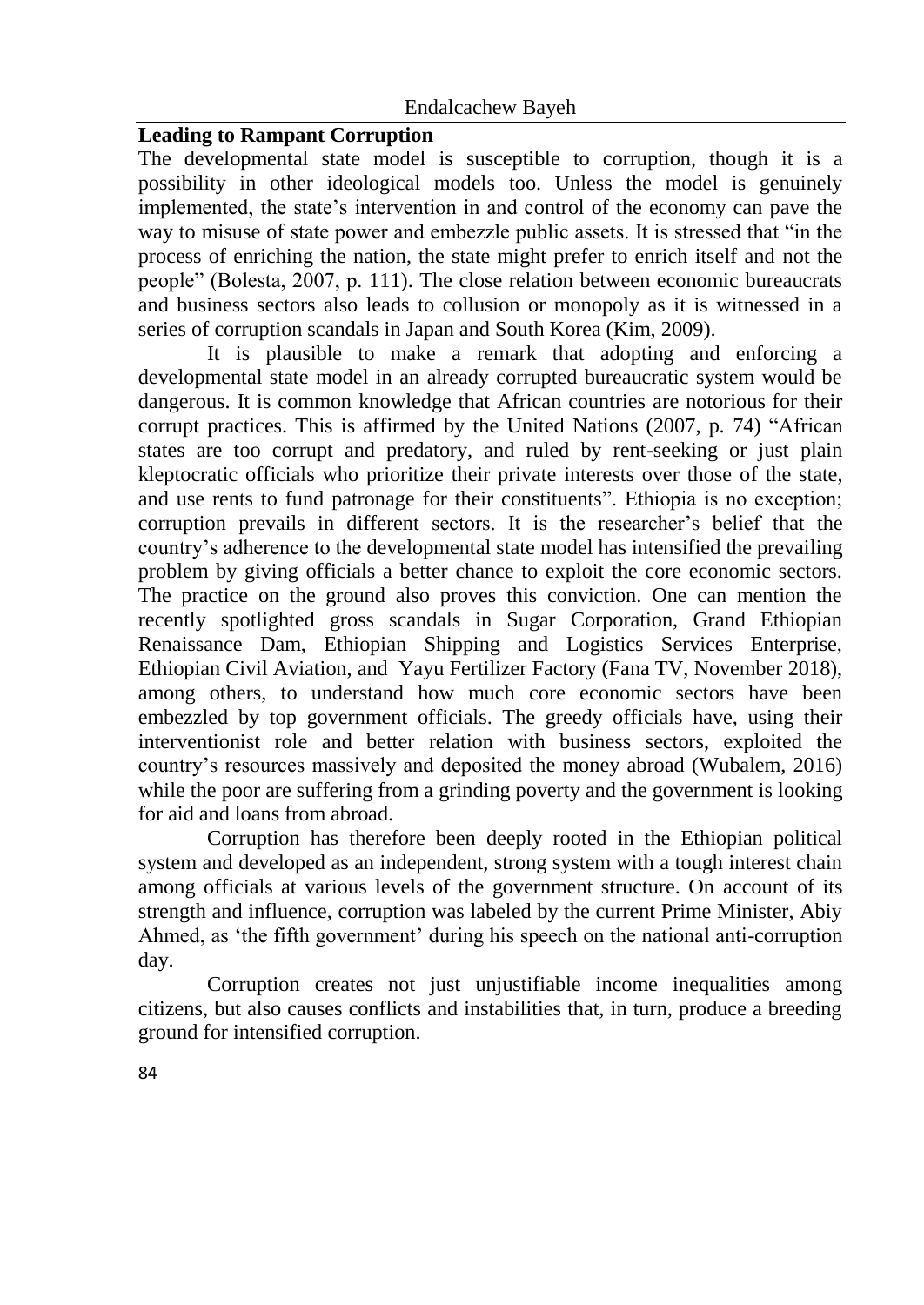#### **Intensifying arbitrary intervention**

State intervention in the economy is a core feature of a developmental state model. However, the intervention should be made selectively in a way that facilitates the overall economic performance of a country. While this should have been the case, the reality in Ethiopia has shown an unlimited intervention of the state "to the extent of being market unfriendly" (Ayenachew, 2014). This arbitrary and unrestricted interference in the economy has brought several detrimental effects like inflation and shortage of access to some basic commodities. This is against the very principle of developmental state model where the government intervenes in a capitalist economic environment (Bolesta, 2007).

The most terrible effect of state intervention comes into the picture when one considers the issue of land ownership in Ethiopia. Ethiopians have a strong sentiment to land, which has for long been the crucial source of livelihood. The 1995 FDRE constitution explicitly confers the ownership of urban and rural land to the state and its people (Art.40). And yet, it authorizes the state to displace citizens from their settled life when it is for the purpose of "development" or "public interest" by providing a commensurate compensation (Art.44). By using this permissive legal framework, the interventionist state has carried out several development programs, sometimes by adversely affecting citizens and leading them to serious grievances. The government has displaced several families, sometimes by inappropriately and extensively interpreting *public interest*. In this respect, one can adduce the displacement in Gambella and other Southern parts of the country and the Integrated Master Plan (IMP) for enlarging the capital city into the Oromo region (Matfess, 2015). The displacement is much more intense in Addis Ababa; countless people have been displaced from the center to the suburb in the name of public interest. And, the problem is that both sides loose: neither the displaced families get enough compensation to resume their life at where they are dumped nor the government projects are fully materialized to serve public interests.

#### **Recent Changes: too Little too Early**

Very recently, following Abiy Ahmed's premiership, some positive changes have been observed. Within a short time, the government has created optimism on the part of the people. To mention some positive changes witnessed, the government is striving to liberalize the political space for various competing forces. Exiled opposition political parties were all invited to come back, and almost all are now operating domestically side-by-side with the ruling party, which was the only game in town. The opening up of the political horizon is also evidenced from the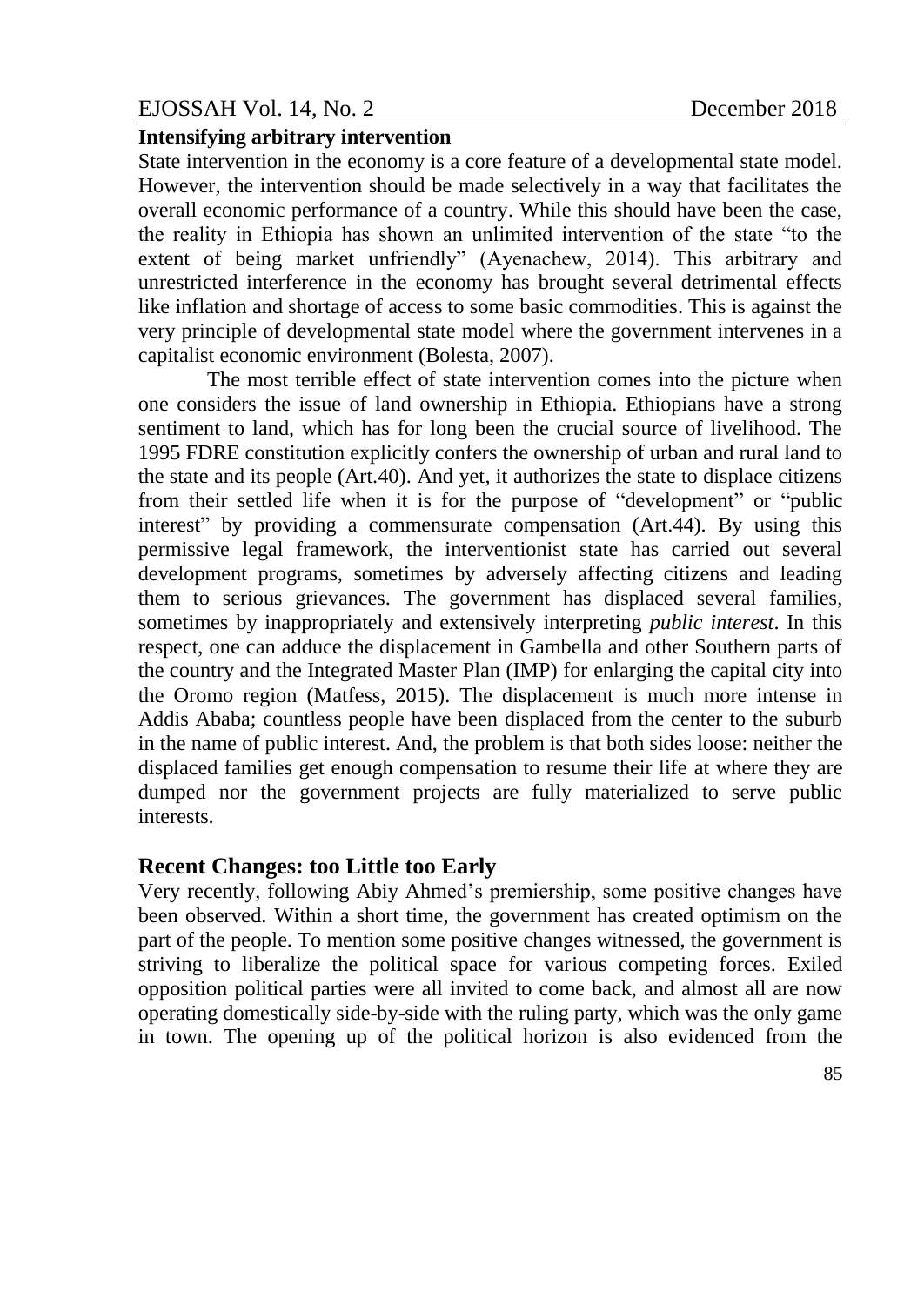freedom that the media are enjoying. They are addressing several political issues including serving as a platform to challenge the government, which was not possible in the pre Abiy leaderships. Moreover, the government is revising the Charities and Societies proclamation that has for long keptout civil society organizations from political activities, especially in the post-2005 election.

The prime minister has also started to build the legitimacy of the government through reforming various institutional frameworks, including the security institutions. The government has made a good start in listening the voices and concerns of the people. The new prime minister began his office by conducting a public discussion in several parts of the country, which allowed the people to express their pressing issues.

In addition, the government is trying to serve justice by bringing transgressors to the courts of law. In view of this, some top government officials are brought before a court for their grave corruption scandals. This tells us that the new administration has started the anti-corruption struggle. Those engaged in massive human rights violation as well have started facing justice.

Despite the positive changes seen, the government is entangled with various challenges. One basic challenge is that the government lacks internal coherence as the parties constituting the coalition government have no common understanding of the ongoing reforms being made and future programs and visions of the government (Semir, 2018). Being dissatisfied by the reform, the TPLF is operating virtually independently in its constituency. As a way of undermining the actions being taken by the new leadership, it has shielded its former flagitious top officials who were involved in corruption and human rights violations from facing justice. This entails that the government is not exercising an effective control over the entire territories of the state. On top of that, the weakening of the coalition has undermined the state's monopoly on the use of force to ensure peace (Michael, 2018). To complicate the matter, some opposition factions that recently entered the country are also colliding with the government and igniting the upsurge of violence in different parts of the country. As a consequence, lawlessness, insecurity, and distrust have become very critical concerns unfathomably complicating the country's long-standing problems.

There are ambivalent feelings as to the country's possible transition to democracy. The situation is truly represented as, to use Solomon's words, ―Ethiopia's spring of hope and winter of despair‖ (Solomon, 2018). Despite the reforms started, it is difficult to believe beyond any doubt that the changes brought so far by the new administration are likely to continue and bring the long-awaited genuine political change in the country. In this connection, there are even concerns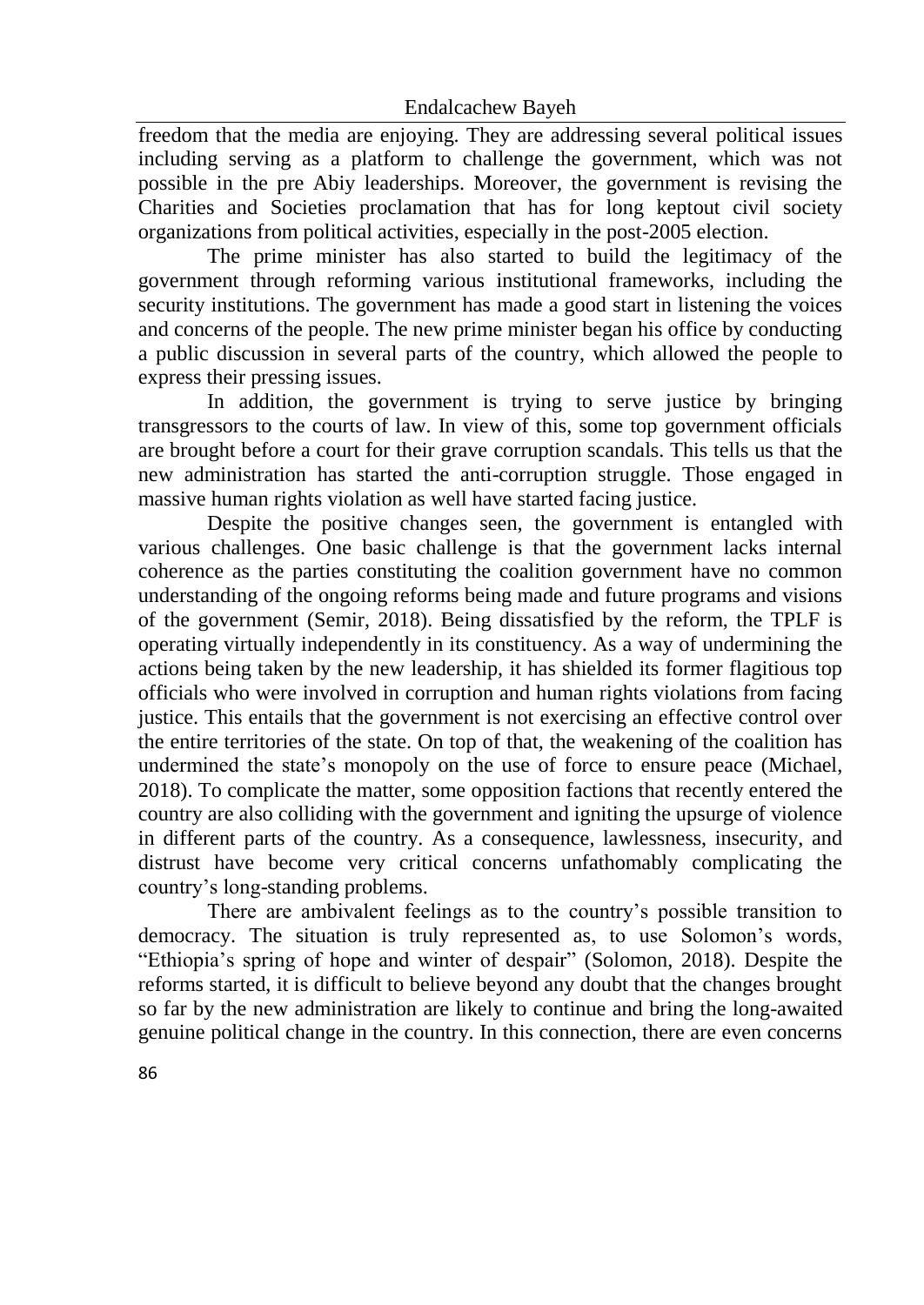that the new prime minister has been hanging on pressing issues for propaganda and media consumption without establishing new solid institutional setups on the ground. Besides, even some new changes have created new concerns on the part of some ethnic groups.

Moreover, there is a reasonable fear that the country's age-old authoritarian culture of governance may still have a lingering effect. Hence, the country is cross-roads; it is thus difficult to arrive at a conclusion based on the aforementioned progresses made by the government. The new changes witnessed are too little too early to be optimistic. On top of that it is unclear whether Abiy's rule will continue to implement the developmental state model or make a departure from it. For that matter, the prime minister did not say anything about the developmental state orientation of the country, being more concerned with the spiraling political turmoil in the country.

## **Conclusion**

The developmental state model was introduced in Ethiopia by the incumbent government after a decade of rule based on the western liberal model. Following the rise of alternative politico-economic model in the East, the government resorted to the developmental state, believing that the western free market economic system cannot function in Ethiopia's condition without a selective state intervention. The developmental state model has brought an exponential economic growth testified by various researchers and international multilateral financial institutions. However, the government has used the increasing economic growth as a metric of governance and thus prioritized economic development and put off democracy to be achieved down the line. The natural inclination of the model to despotism, coupled with the inherent interest of the ruling-party to sustain its power and deepen its control, caused an improper application of the model and put the country with an ever-increasing authoritarianism. Very recently, some important changes are being made in the political realm following the appointment of a new prime minister, but the changes are too little too early to rely on to conclude that the government is properly applying the model and the country is entering into a genuine democratization process.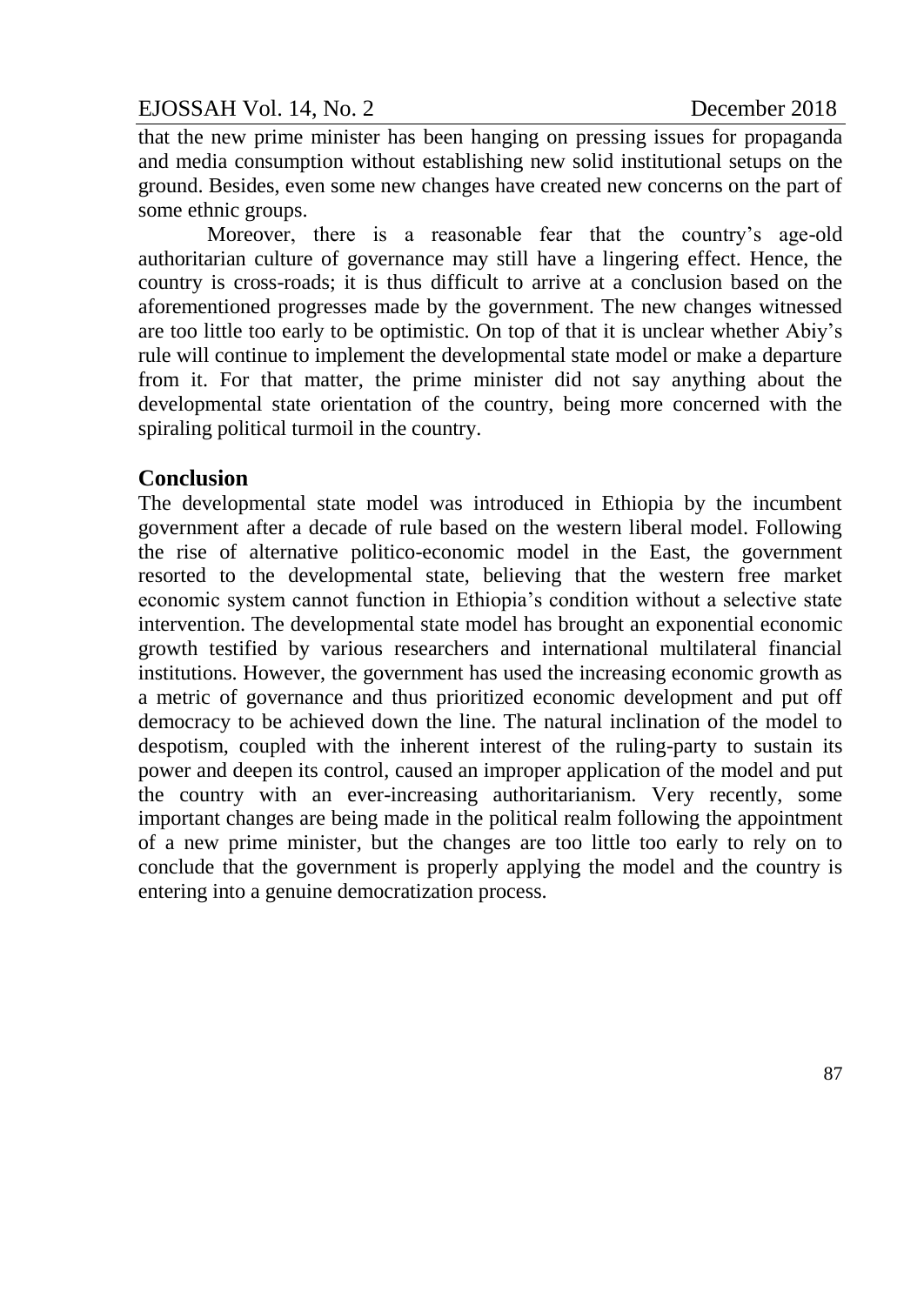#### **References**

- Addis Hiwet. (1975). From autocracy to bourgeois dictatorship. *Review of African Political Economy*, 1, 1-94.
- Alemayehu Geda. (2007). "The political economy of growth in Ethiopia" In Ndulu, B., O'Connell, S., Bates, R., Collier, P. and Soludo, C., (Eds.), *The political economy of economic growth in Africa, 1960-2000*. UK: Cambridge University Press.
- Arkebe Oqubay. (2018). *Industrial policy and late industrialization in Ethiopia* (Working Paper Series N° 303). Retrieved from [https://www.afdb.org/fileadmin/uploads/afdb/Documents/Publications/WP](https://www.afdb.org/fileadmin/uploads/afdb/Documents/Publications/WPS_No_303__Industrial_Policy_and_Late_Industrialization_in_Ethiopia_B.pdf) S No 303 Industrial Policy and Late Industrialization in Ethiopia B. [pdf](https://www.afdb.org/fileadmin/uploads/afdb/Documents/Publications/WPS_No_303__Industrial_Policy_and_Late_Industrialization_in_Ethiopia_B.pdf)
- Asayehgn Desta. (2012). The continuing saga of globalism: Comparing Ethiopia's developmental state strategies to those of Malaysia. *International Journal of Management Sciences and Business Research,* 1(11), 87-103.
- Ayele Gelan. (2018 October). *What is happening to EPRDF's developmental state*. Addis Standard. Retrieved from [http://addisstandard.com/commentary-what-is-happening-to-eprdfs-](http://addisstandard.com/commentary-what-is-happening-to-eprdfs-developmental-state/)

[developmental-state/](http://addisstandard.com/commentary-what-is-happening-to-eprdfs-developmental-state/)

- Ayenachew Aseffa. (2014). *Indicia of the developmental state concept in the Ethiopian Higher Education* (Master's thesis). Retrieved from: [https://tampub.uta.fi/bitstream/handle/10024/95990/GRADU1408537281.](https://tampub.uta.fi/bitstream/handle/10024/95990/GRADU1408537281.pdf) [pdf](https://tampub.uta.fi/bitstream/handle/10024/95990/GRADU1408537281.pdf)
- Bolesta, A. (2007). China as a developmental state. *Montenegrin Journal of Economics,* 5, 105-111.
- Boyd, R., & Ngo, T. (2005). "Emancipating the political economy of Asia from the growth paradigm'' In Boyd, R. and Ngo, T., (Eds.), *Asian States: Beyond the developmental perspective*. New York: Routledge Curzon.
- Chang, D. (2009). *Capitalist Development in Korea: Labour, Capital and the Myth of the Developmental State*. London: Routledge.
- Clapham, C. (2006). Ethiopian development: The politics of emulation. *Commonwealth & Comparative Politics,* 44(1), 108–118.
- Clapham, C. (2017). The Ethiopian developmental state. *Third World Quarterly*, 39(6), 1151-1165.
- Creswell, J. (2003). *Research design: Qualitative, quantitative, and mixed methods approaches* (2<sup>nd</sup> ed.). Thousand Oaks: Sage Publications, Inc.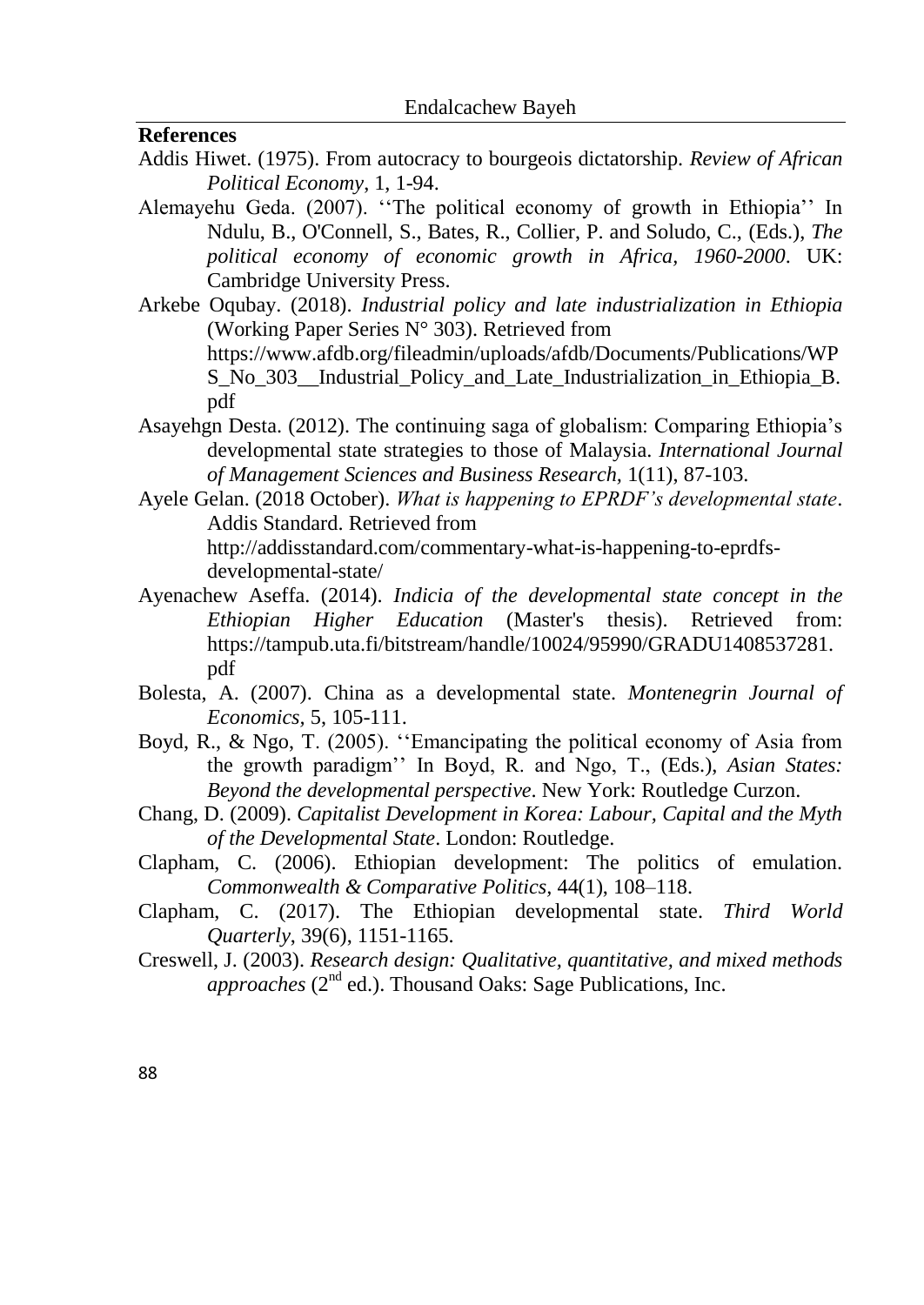- De Waal, A. (2018) *The future of Ethiopia: Developmental state or political marketplace?* USA: World Peace Foundation. Retrieved from [http://www.africanidea.org/The-future-of-ethiopia\\_development.pdf](http://www.africanidea.org/The-future-of-ethiopia_development.pdf)
- De Waal, A. (2012). The theory and practice of Meles Zenawi. *African Affairs,*  112(446), 148–155.
- Edigheji, O. (2010). "Constructing a democratic developmental state in South Africa: Potentials and challenges.'' In Edigheji, O., (Ed.), *Constructing a democratic developmental state in South Africa: Potentials and challenges*. South Africa: Human Sciences Research Council Press.
- Endalcachew Bayeh. (2014). Incorporation of human rights into legal frameworks of the three successive regimes of Ethiopia and their treatment: A comparative analysis. *European Journal of Humanities and Social Sciences,* 32(1), 1736-1751.
- Endalcachew Bayeh. (2018). Single-party dominance in Ethiopia: FPTP electoral system and parliamentary government system as contributing factors. *RUDN Journal of Political Science*, 20(4), 506—515.
- Eyob Balcha. (2018). "The carrot and stick of Ethiopian 'Democratic Developmentalism': ideological, legal and policy frameworks'' In Tapscott, C., Halvorsen, T. and Cruz-Del Rosario, T., (Eds.), *The democratic developmental state: North-South perspectives*. Colombia: Columbia University Press.
- Fana TV. (2018). *Metec corruption exposed "documentary".* Retrieved from: <https://www.youtube.com/watch?v=NRre1adxyCU&t=6s>
- Fantini, E. (2013). *Developmental state, economic transformation and social diversification in Ethiopia* (ISPI Analysis No. 163). Retrieved from [https://www.ispionline.it/en/pubblicazione/developmental-state-economic](https://www.ispionline.it/en/pubblicazione/developmental-state-economic-transformation-and-social-diversification-ethiopia-7650)[transformation-and-social-diversification-ethiopia-7650](https://www.ispionline.it/en/pubblicazione/developmental-state-economic-transformation-and-social-diversification-ethiopia-7650)
- Federal Democratic Republic of Ethiopia (FDRE). (1995). The Constitution of Federal Democratic Republic of Ethiopia, Proclamation No. 1/1995.
- Fesseha Mulu and Abtewold Moges. (2017). Ethiopia: a democratic developmental state? *ILIRIA International Review*, 7(2), 9-26.
- Freedom House. (2018). *Freedom in the world 2018: Ethiopia profile.* Retrieved from <https://freedomhouse.org/report/freedom-world/2018/ethiopia>
- Fritz, V., & Menocal, A. R. (2007). Developmental states in the new millennium: Concepts and challenges for a new aid agenda. *Development Policy Review*, 25(5), 531-552.
- Fukuyama, F. (1989). The end of History? *The National Interest*, 16, 3-18.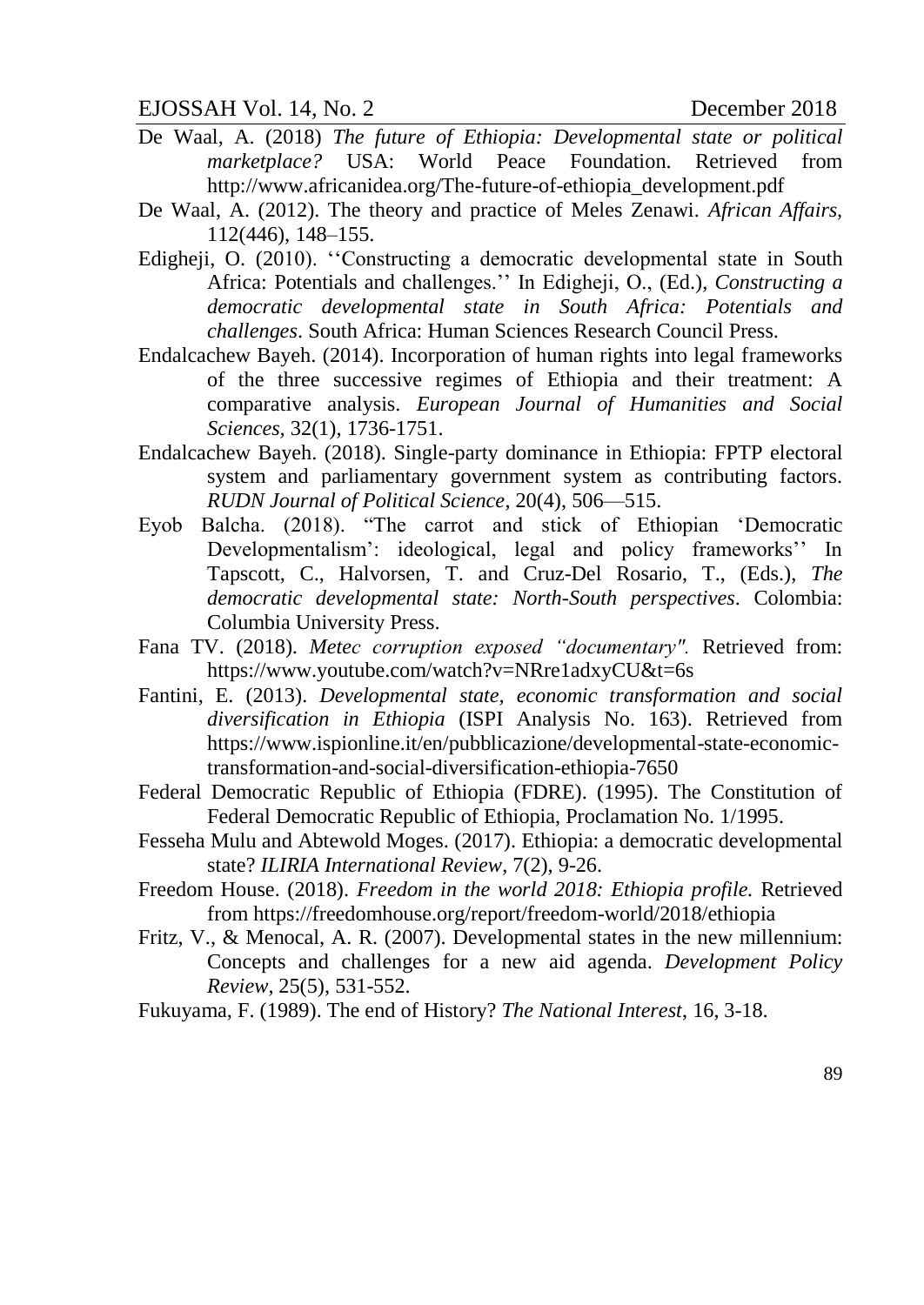- Gebremariam, Eyob. (2018). "The carrot and stick of Ethiopian 'Democratic Developmentalism': ideological, legal and policy frameworks" In Tapscott C. et al., (Eds.), *The democratic developmental state: North-south Perspectives*. Stuttgart: Ibidem Verlag.
- Haggard, S. (2018). *Developmental States: Elements in the politics of development*. United Kingdom: Cambridge University Press.
- Heywood, A. (2010). *Political ideologies: An introduction* (3<sup>rd</sup> ed.). New York: Palgrave Macmillan.

Heywood, A. (2013). *Politics* (4th ed.). UK: Palgrave Macmillan.

- Inter-Agency Research and Analysis Network (IRIS). (2017). *East Africa and the Horn in 2022: An outlook for strategic positioning in the region*. France: Author.
- Johnson, C. (1982). *MITI and the Japanese miracle: The growth of industry policy, 1925-1975*. California: Stanford University Press.
- Kim, W. (2009). Rethinking colonialism and the origins of the developmental state in East Asia. *Journal of Contemporary Asia*, 39(3), 382–399.
- Lefort, R. (2012). Free market economy, 'developmental state' and party-state hegemony in Ethiopia: the case of the 'model farmers. *J. of Modern African Studies*, 50(4), 681-706.
- Markakis, J., & Nega Ayele. (1986). *Class and revolution in Ethiopia*. New Jersey: Red Sea Press.
- Matfess, H. (2015). Rwanda and Ethiopia: Developmental authoritarianism and the new politics of African strong men. *African Studies Review*, 58, 02, 181 – 204.
- Melisew Dejene and Cochrane, L. (in press). Ethiopia's developmental state: A building stability framework assessment. *Development Policy Review*. doi: 10.1111/dpr.12414
- Mesgna Gebretensae. (2015). *The challenges and prospects of building a developmental state in Africa: A comparative study of Botswana and Ethiopia* (master's thesis). Addis Ababa University. Retrieved from: [http://etd.aau.edu.et/bitstream/handle/123456789/340/mengna%20gebrete](http://etd.aau.edu.et/bitstream/handle/123456789/340/mengna%20gebretensae.pdf?sequence=1&isAllowed=y) [nsae.pdf?sequence=1&isAllowed=y](http://etd.aau.edu.et/bitstream/handle/123456789/340/mengna%20gebretensae.pdf?sequence=1&isAllowed=y)
- Michael Woldemariam. (September, 2018). Can Ethiopian's reforms succeed? what abiy's plans mean for the country and the region? *Foreign Affairs Magazine*, 97(5).

 Retrieved from [https://www.foreignaffairs.com/articles/east-africa/2018-](https://www.foreignaffairs.com/articles/east-africa/2018-09-10/can-ethiopias-reforms-succeed) [09-10/can-ethiopias-reforms-succeed](https://www.foreignaffairs.com/articles/east-africa/2018-09-10/can-ethiopias-reforms-succeed)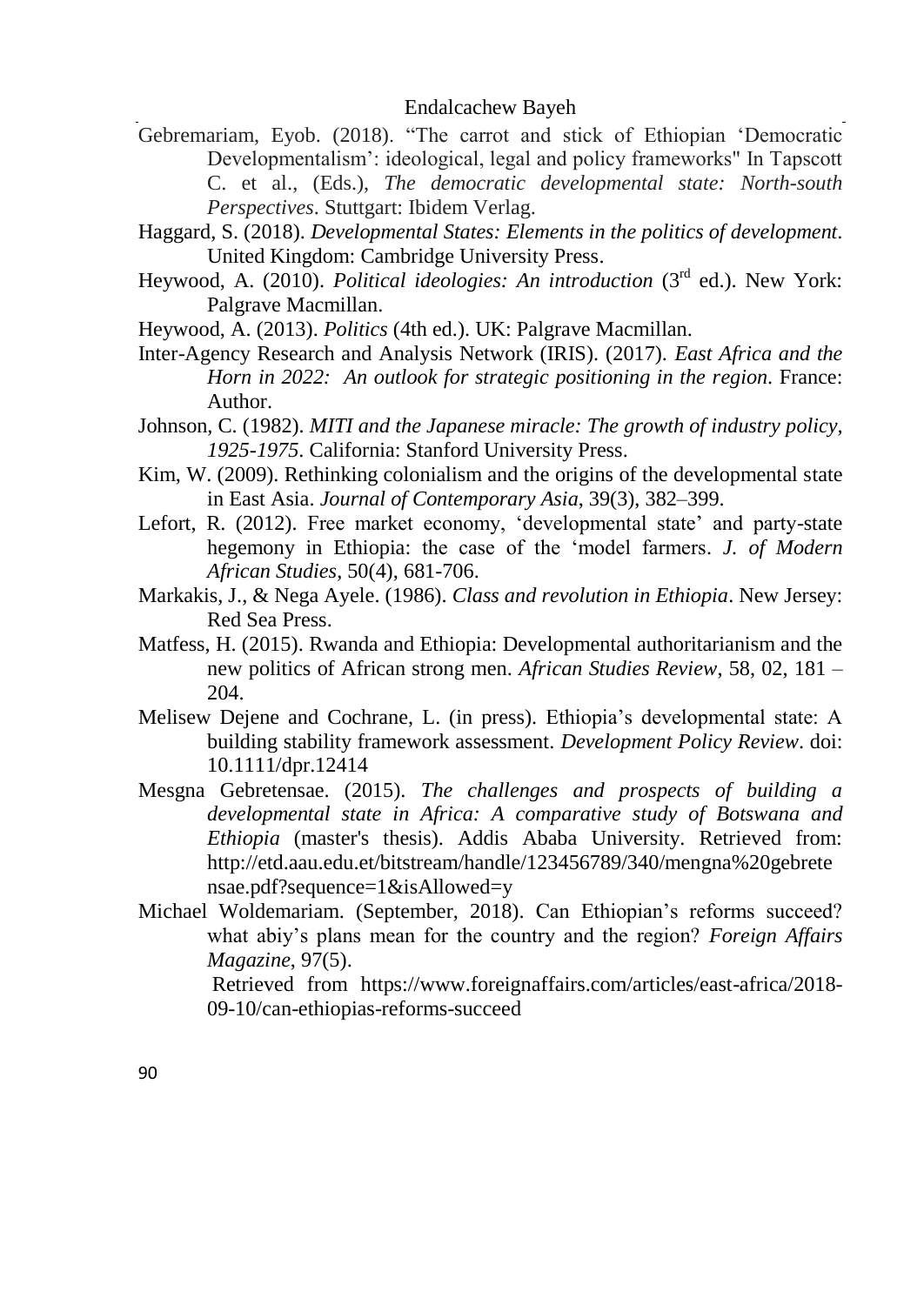- Minns, J. (2006). *The Politics of Developmentalism: The Midas States of Mexico, South Korea and Taiwan*. New York: Palgrave Macmillan.
- Mkandawire, T. (2001). Thinking about developmental states in Africa. *Cambridge Journal of Economics*, 25, 289–313.
- Müller, F. (2015). *Model transfer in the making: Changing development strategies of, and expectations towards, the state in Ethiopia and Ghana* (Working Papers Series Nr.15). Retrieved from: [https://lost-research-group.org/wp](https://lost-research-group.org/wp-content/uploads/2017/05/SPP1448_WP15_Mueller.pdf)[content/uploads/2017/05/SPP1448\\_WP15\\_Mueller.pdf](https://lost-research-group.org/wp-content/uploads/2017/05/SPP1448_WP15_Mueller.pdf)
- Öniş, Z. (1991). The Logic of the developmental state. *Comparative Politics*, 24(1), 109-126.
- OPHI. (2017). *OPHI Country briefing 2017: Ethiopia.* Oxford: Oxford University. Retrieved from:

[www.dataforall.org/dashboard/ophi/index.php/mpi/download\\_brief\\_files/E](http://www.dataforall.org/dashboard/ophi/index.php/mpi/download_brief_files/ETH) [TH](http://www.dataforall.org/dashboard/ophi/index.php/mpi/download_brief_files/ETH)

- Planel, S., & Bridonneau, M. (2015). Glocal Ethiopia: Scales and power shifts. *EchoGéo,* 31, 1-16. doi : 10.4000/echogeo.14219
- Sehen Bekele, & Tsegaye Regassa. (2012). *Democratization in a developmental state: The case of Ethiopia, issues, challenges, and prospects*. Ethiopia: UNDP Ethiopia. Retrieved from: [https://www.undp.org/content/dam/ethiopia/docs/Democratization%20in%](https://www.undp.org/content/dam/ethiopia/docs/Democratization%20in%20a%20Developmental%20State.pdf)

[20a%20Developmental%20State.pdf](https://www.undp.org/content/dam/ethiopia/docs/Democratization%20in%20a%20Developmental%20State.pdf)

- Solomon Dersso. (2018). *Ethiopia's spring of hope and winter of despair*. Retrieved from [http://ethiotana.com/ethiopias-spring-of-hope-and-winter](http://ethiotana.com/ethiopias-spring-of-hope-and-winter-of-despair/)[of-despair/](http://ethiotana.com/ethiopias-spring-of-hope-and-winter-of-despair/)
- Thakur, Monika. (2009). *Building on Progress? Chinese Engagement in Ethiopia* (Occasional Paper No 38)*.* The South African Institute of International Affairs (SAIIA)
- Transparency International. (2018). *Corruption Perceptions Index 2018*. Retrieved from<https://www.transparency.org/cpi2018>
- Tsehai Alemayehu. (2009). The Ethiopian developmental state: Requirements and perquisites. *Journal of Business & Economics Research,* 7(8), 11-18.
- UNDP. (2017). *Understanding African experiences in formulating and implementing plans for emergence: A Case Study of Growing Manufacturing Industry in Ethiopia.* Retrieved from: [https://www.et.undp.org/content/ethiopia/en/home/library/poverty/underst](https://www.et.undp.org/content/ethiopia/en/home/library/poverty/understanding-african-experiences-in-formulating-and-implementin.html) [anding-african-experiences-in-formulating-and-implementin.html](https://www.et.undp.org/content/ethiopia/en/home/library/poverty/understanding-african-experiences-in-formulating-and-implementin.html)
- UNDP. (2018). *Quarterly Economic Brief: United Nations Development Programme Ethiopia* (Volume I). Retrieved from